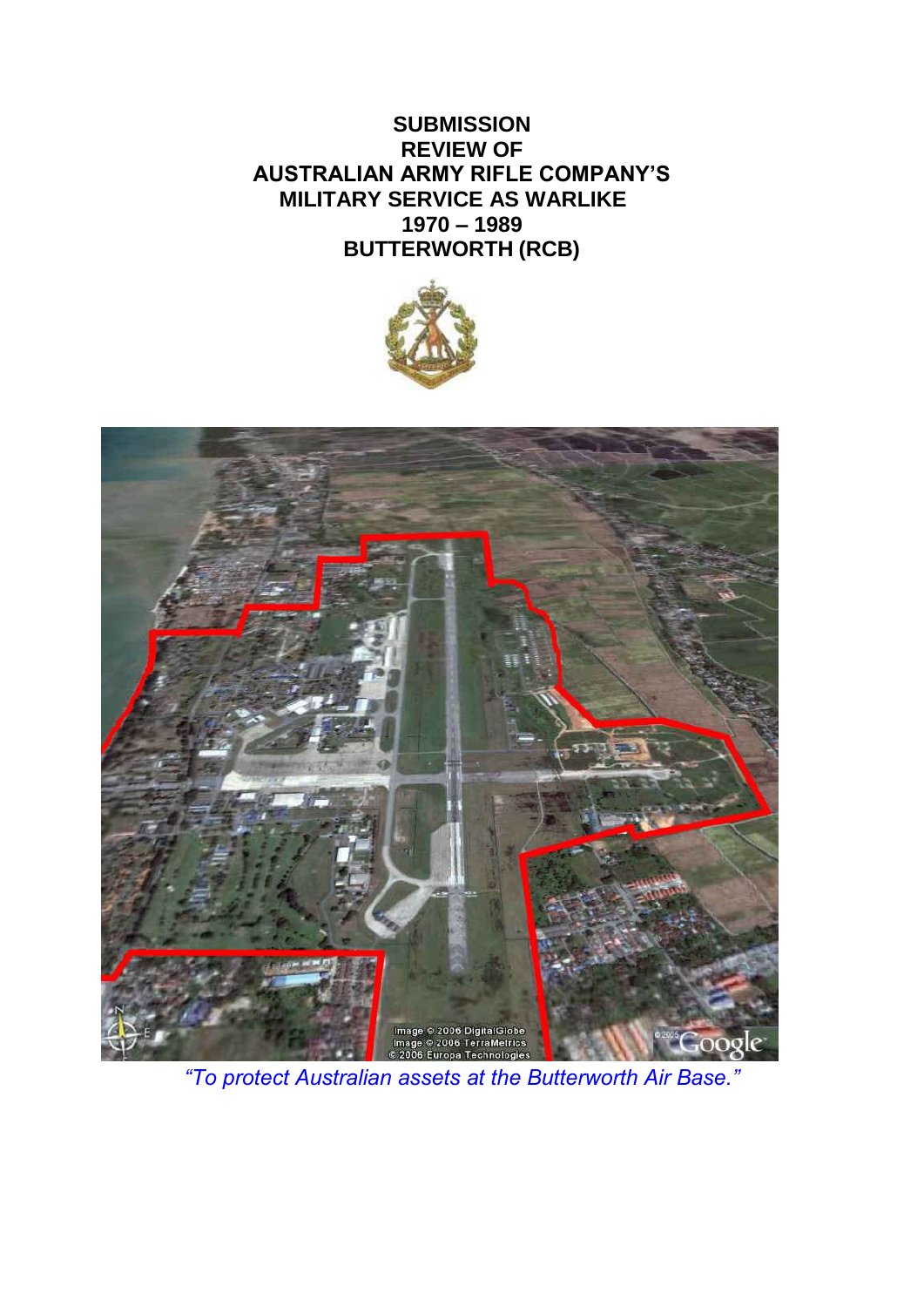# **SUBMISSION REVIEW OF AUSTRALIAN ARMY RIFLE COMPANY'S MILTARY SERVICE AS WARLIKE 1970 – 1989 BUTTERWORTH (RCB)**

## **CONTENTS**

| PART <sub>1</sub> |                                        | <b>OVERVIEW</b> |                                                                                 | Pages $3-6$                              |
|-------------------|----------------------------------------|-----------------|---------------------------------------------------------------------------------|------------------------------------------|
| <b>PART 2</b>     |                                        |                 | <b>BACKGROUND</b>                                                               | Pages 7-12                               |
|                   |                                        |                 | <b>Australia's Commitment</b><br><b>RCB Operational Deployment ex-Australia</b> | Page 7<br>Page 9                         |
| <b>PART 3</b>     |                                        | <b>ISSUES</b>   |                                                                                 | Pages 13-23                              |
|                   |                                        |                 | <b>RCB Role Assessment</b><br><b>Threat Assessments</b>                         | Page 13<br>Page 15                       |
|                   | <b>Operations</b><br><b>Deterrence</b> |                 | <b>Rules Of Engagement (ROE)</b><br><b>Expectation Of Casualties</b>            | Page 19<br>Page 21<br>Page 21<br>Page 23 |
| PART <sub>4</sub> |                                        |                 | <b>REBUTTALS</b>                                                                | <b>Pages 24-26</b>                       |
| <b>PART 5</b>     |                                        |                 | <b>CONCLUSIONS</b>                                                              | Page 27                                  |
| PART <sub>6</sub> |                                        |                 | <b>RECOMMENDATIONS</b>                                                          | Page 28                                  |
|                   | ANNEXES: A.                            |                 | <b>Air Base Butterworth Defence</b><br><b>Plan Key Points</b>                   | Pages 29-30                              |
|                   |                                        | В.<br>C.        | <b>Operational Results</b><br><b>Rebuttals</b>                                  | Page 31<br>Page 32-38                    |

*Cover photograph is of the Butterworth Air Base 2005. The Base area is as it was in 1970.*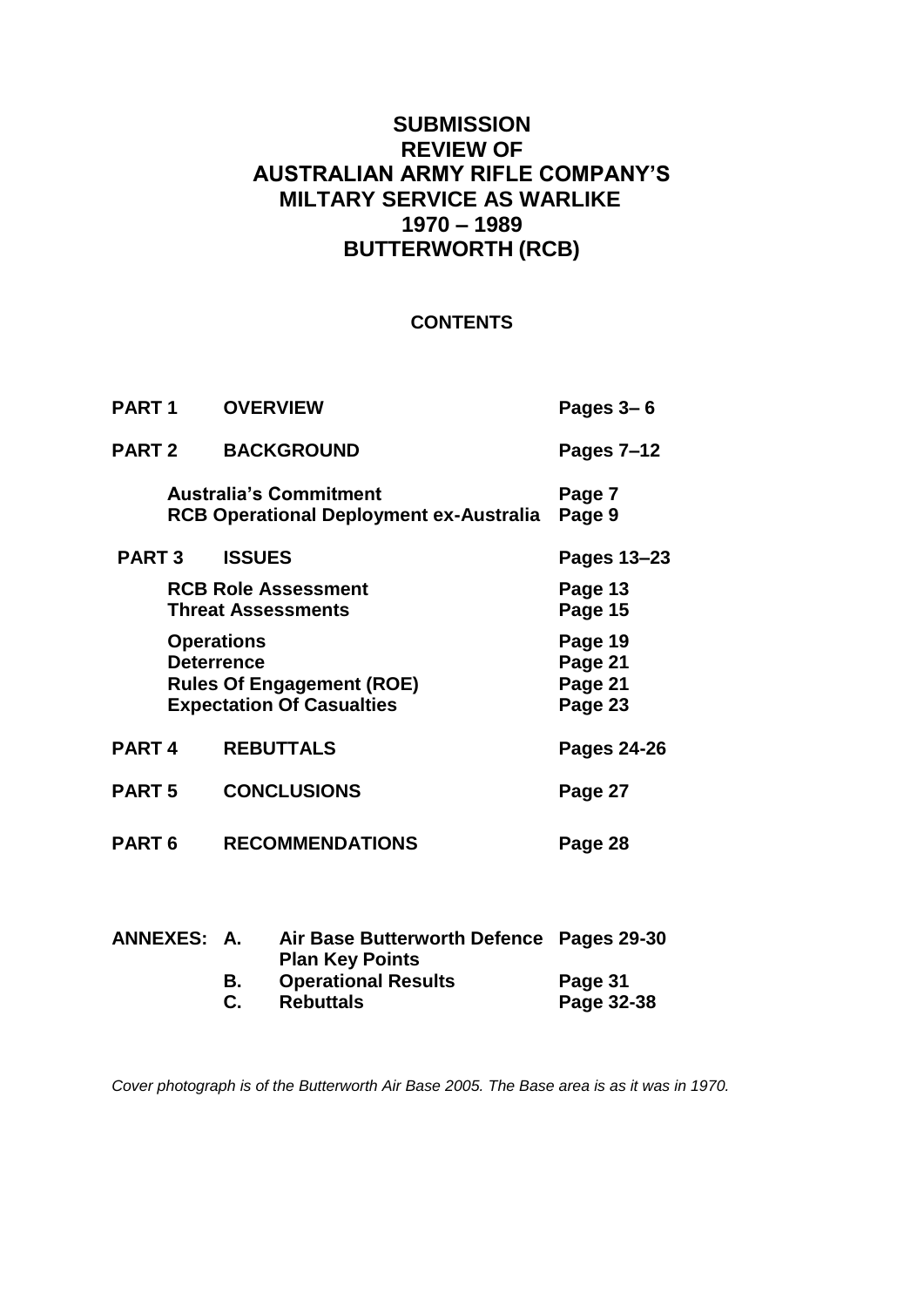# **SUBMISSION REVIEW OF AUSTRALIAN ARMY RIFLE COMPANY'S MILITARY SERVICE AS WARLIKE 1970 – 1989 BUTTERWORTH (RCB)**

# **PART 1 OVERVIEW**

From our detailed research we assert that previous Reviews, the latest being the 2003 – Review of Veterans' Entitlements - (Clarke Report), were flawed because in applying the criteria for determining warlike service they inadvertently did not consider all the relevant facts and therefore incorrectly concluded that RCB service was peacetime service. Accordingly, we request that a further review be conducted to consider all the relevant facts as detailed in this submission.

From an analysis of all the data released to us on the subject, including that provided under the FOI Act from national sources, from international sources and applying that data to the Australian Government's criteria for warlike service; the role, threat, rules of engagement and the expectation of casualties, we contend that RCB service was warlike and not peacetime service for the following reasons which are detailed in the following Parts of this submission:

- 1. The RCB's operational deployment was authorised by the Australian Government**<sup>1</sup>** but not prescribed by the Governor General as an operational area at the time because of political sensitivities for both Australia and Malaysia. The specific area designated by the Five Power Defence Agreement (FPDA) and repeated in all Commanders' Directives to the Officer Commanding (OC) RCB was the area within the Butterworth Air Base (BAB).
- 2. The deployment was defensive "to protect Australian assets at the Butterworth Air Base" in a country, Malaysia, that was actively involved in armed operations (2nd Malaysian Emergency 1968 –1989) against a real, clear and present danger from its enemy, the Communist Party Malaya/Communist Terrorist Organisation (CPM/CTO)'s terrorists who were being supported by China and North Vietnam.**<sup>2</sup>** The Malaysian Armed Forces (MAF), were fighting under their active service classification.**<sup>3</sup>**
- 3. The RCB's security role in a military application is Defence. Defence is a specific phase of war, requiring specific deployments, degrees of readiness and counter penetration and counter attack plans, rules of

<sup>1</sup> Hansard 25<sup>th</sup> February 1969, pages 33-37: Australian PM John Gorton's announcement to Parliament.

<sup>2</sup> Book: My Side of History by Chin Peng - 2003

 $^3$  Letter dated 11<sup>th</sup> October 2004 from Lim Kui Lee, The Legal Department Ministry of Defence Malaysia.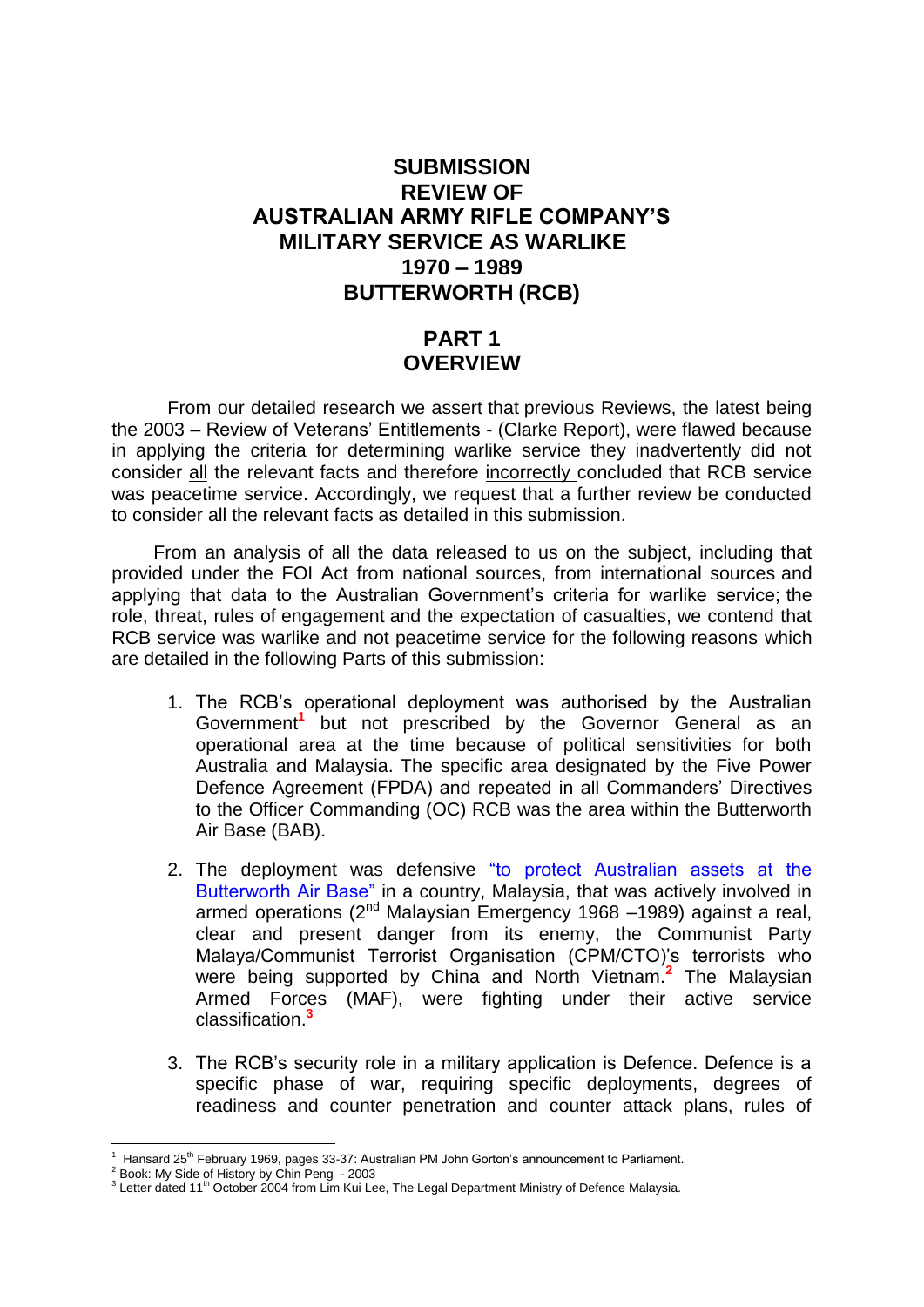engagement and a mental attitude of constant alertness because the enemy has the initiative to decide its time and place of attack.

- 4. Contingency plans existed for the RCB to be used in the evacuation of Australians and the RAAF assets and to be used in any action required arising from hi-jacked aircraft landing at Butterworth.
- 5. Although the RCB's role was *"to protect Australian assets at the Butterworth Air Base"* it was to be obscured to the public for sensitive political reasons (to Malaysia, Singapore and Australia) and was to be promoted "for training purposes." **<sup>4</sup>** No publicity was to be sought for RCB's deployments. **<sup>5</sup>** A report from the VCGS's Visit to Malaysia of the Butterworth Company (RCB) 1973,**<sup>6</sup>** confirms this position:

"*The deployment of this Company to Butterworth has in recent years assumed a real importance because of somewhat increased concerns about possible threats to base security. Although the Malaysians may be expected to have assumed that this is the case, publicly and privately the position is maintained on both sides that the deployment is for exercise purposes."*

For this reason service at Butterworth was not declared an active service area under the Defence Act or by notice in the Gazette.**<sup>7</sup>**

*6.* After 1972, the newly elected Labour Australian Government's Defence Minister confirmed;

*"… we have emphasized our commitments to the security of our region. We will support the Five Power Agreement. The most effective way in which this can be done is by provision of assistance in training, logistics, technical assistance and through joint exercises – not by stationing combat troops overseas in the absence of treaty obligations and threat of external aggression".***<sup>8</sup>**

The RCB was retained at BAB with added emphasis on a combined training role with the MAF. In practice, this role was not achievable because of the MAF's intense operational commitments they had little if any time available for training "sometimes the Battalions would come out of the jungle to undergo three months retraining but usually go back into the jungle without having had time to do any".**<sup>9</sup>**

7. The threat and objective danger from enemy action was real as evidenced by:

<sup>1</sup> <sup>4</sup> Document: Review of Five Power and ANZUK Arrangements prepared for the Defence Committee dated 11<sup>th</sup> January 1973, paragraph 28. (e).

<sup>5</sup> Directives: Plan Asbestos files and CDFS Directive to CGS and CAS and Department of Air Organisation Directive 13/73, file 566/2/148, paragraph 15 dated  $20<sup>th</sup>$  August 1973.

<sup>&</sup>lt;sup>6</sup> Report: VCGS to the Chiefs of Staff Committee Agendum No 47/1973 supplement No1 dated 16th October 1973, paragraph

<sup>3.&</sup>lt;br><sup>7</sup> Signal: DEFARM Canberra to FIELDFOR Sydney 110355Z Sep1974<br><sup>8</sup>. Happerd: Ministerial Statement - Australian Defense Reliev, by Mr.L

Hansard: Ministerial Statement – Australian Defence Policy. by Mr Lance Barnard Minister of Defence 28<sup>th</sup> February 1973

<sup>9</sup> Report: Australian Company at Butterworth by Group Captain L.J. Hoare, Services advisor Australian High Commission,

Kuala Lumpur, dated 4<sup>th</sup> October 1973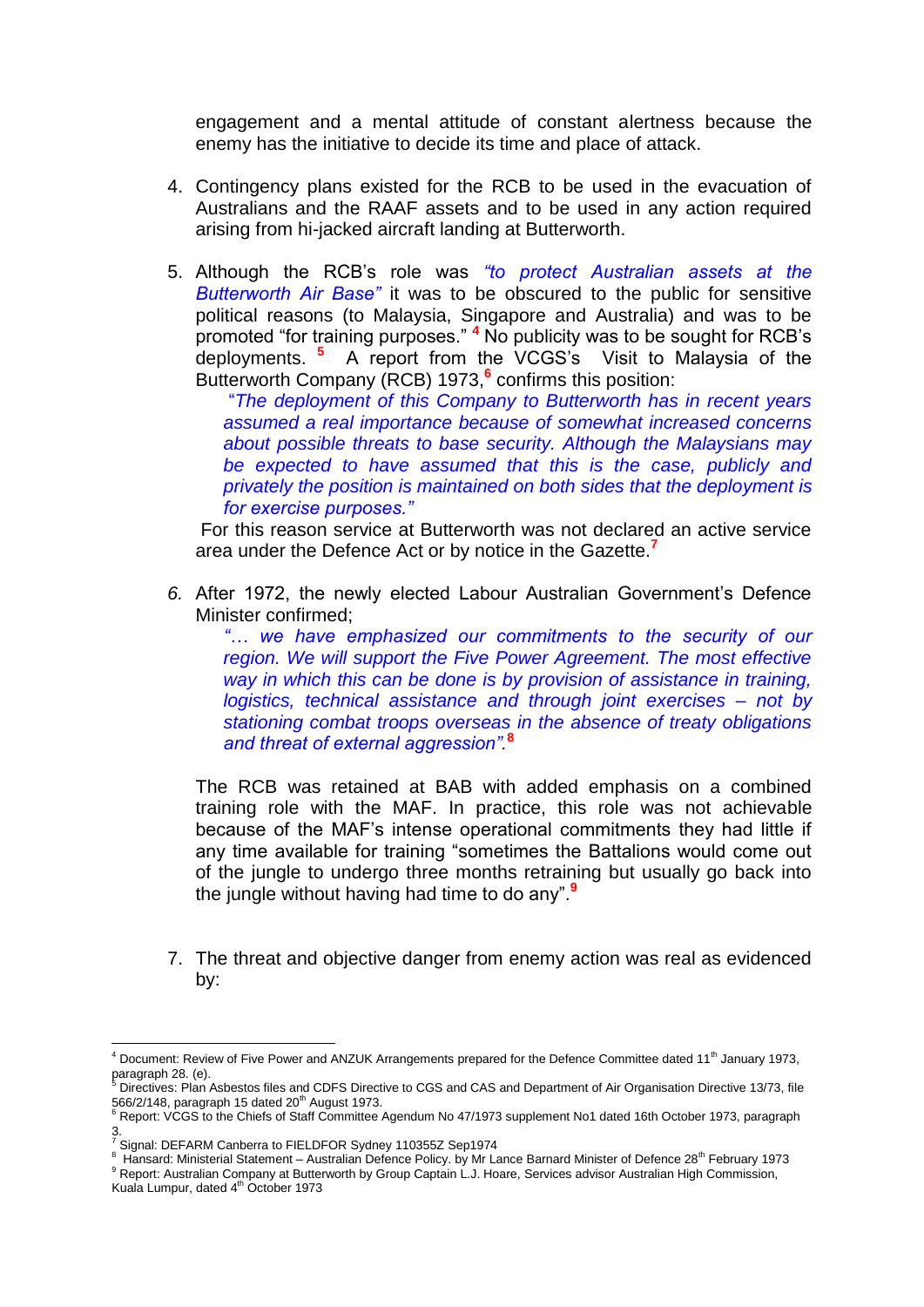- The real role of the RCB.
- The ANZUK Intelligence Report.**<sup>10</sup>** which gave a detailed analysis of the CPM/CTO's capabilities and potential threats to the Air Base.
- The MAF's operations as detailed in their Army's book.**<sup>11</sup>**
- The CPM/CTO leader Chin Peng's recorded history.**<sup>12</sup>**
- Operational intelligence briefings from superiors to RCB troops prior to deployment in Australia, at deployment in Butterworth and thereafter at regular intervals.
- Reported terrorists activities.
- The RCB troops perception.
- 8. The CPM/CTO had the intent and the capacity (supported by both the Chinese and North Vietnamese Governments) to achieve its aim to overthrow the Malaysian Government.
- 9. The Australian Government realised that a dangerous situation existed and accordingly authorised that the RCB be deployed, organised for its task, armed for combat and held in readiness able to meet any threat with very little notice.
- 10. Ownership of the BAB was transferred from the British to the MAF at which the RAAF were joint occupants.<sup>13 14</sup>
- 11.The BAB was the MAF's major support base for operations (troop deployments, air support and logistic support) of its ground forces against the enemy in the northern peninsula Malaysia States and border areas with Thailand. For this reason it was potentially a prime target for the enemy and by association our RAAF assets co-located with the MAF at BAB and its protective force (RCB) were also a target. A mortar attack on the MAF Air Base at Sungai Besi near Kuala Lumpur on 31 March 1974 gave credence to the threat.
- 12. As with Ubon, the BAB was used to support operations in South Vietnam however this was never publicly disclosed, because Malaysia did not want to be seen as having any involvement in that conflict.**<sup>15</sup>**
- 13.There was an incurred danger to the RCB deployment from enemy action against the MAF at Butterworth and by its associated presence, against the RCB. Any enemy attack on the BAB itself would not have distinguished between the different nations' forces. All troops faced an objective danger and all incurred danger due to the nature of their role.

<sup>1</sup> <sup>10</sup> Document: ANZUK Intelligence Group 1/1971 – The Threat to Air Base Butterworth up to the End of 1972 dated 30<sup>th</sup> November 1971.

<sup>11</sup> Book: The Malaysian Army's Battle Against Communist Insurgency in Peninsular Malaysia 1968 - 1989

<sup>12</sup> Book: My Side of History by Chin Peng - 2003.

<sup>13</sup> Document: D21 Part 1 Defence of Shared Military Installations in Malaysia and Singapore dated 17th October 1973, COSC Minutes.

 $4$  Operation Order: Shared Defence of Air Base Butterworth 1/71 dated  $8<sup>th</sup>$  September 1971.

<sup>15</sup> Letter: Mr J.R. Rowland, Australian High Commissioner Malaysia to Secretaries of Department of Foreign Affairs and Department of Defence dated 21<sup>st</sup> July 1971, paragraph 6.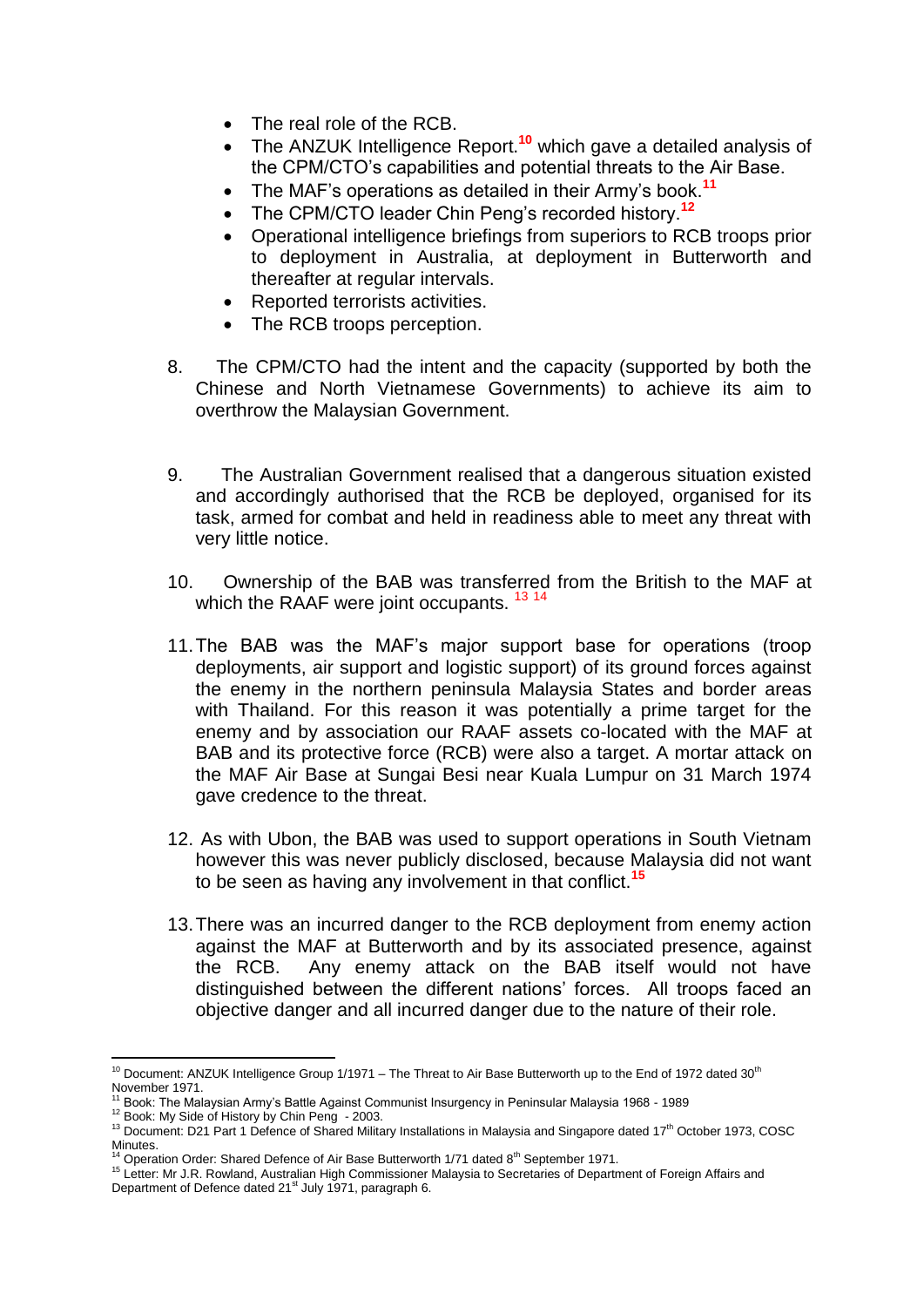- 14.Incidents did occur in the areas external to the Base, which increased the RCB's degrees of readiness.
- 15.There were specific Rules of Engagement (ROE) issued for the defence task that did provide for a lethal response if necessary.
- 16.There was an inherent expectation from its security role that casualties would occur from enemy actions against the BAB.
- 17. Although the deployment had an incurred danger and expectation of casualties the fact that no attack occurred on the BAB can be attributed to the RCB 's presence as a deterrent on the enemy.

Even though the BAB never came under a direct attack it does not negate the fact that the RCB was deployed under active service conditions to provide security (defence of Australian assets) at the BAB from potential attacks. Its presence was a successful deterrent to any planned deliberate attack.



**RCB - B Company 8/9 RAR Butterworth 1974-1975**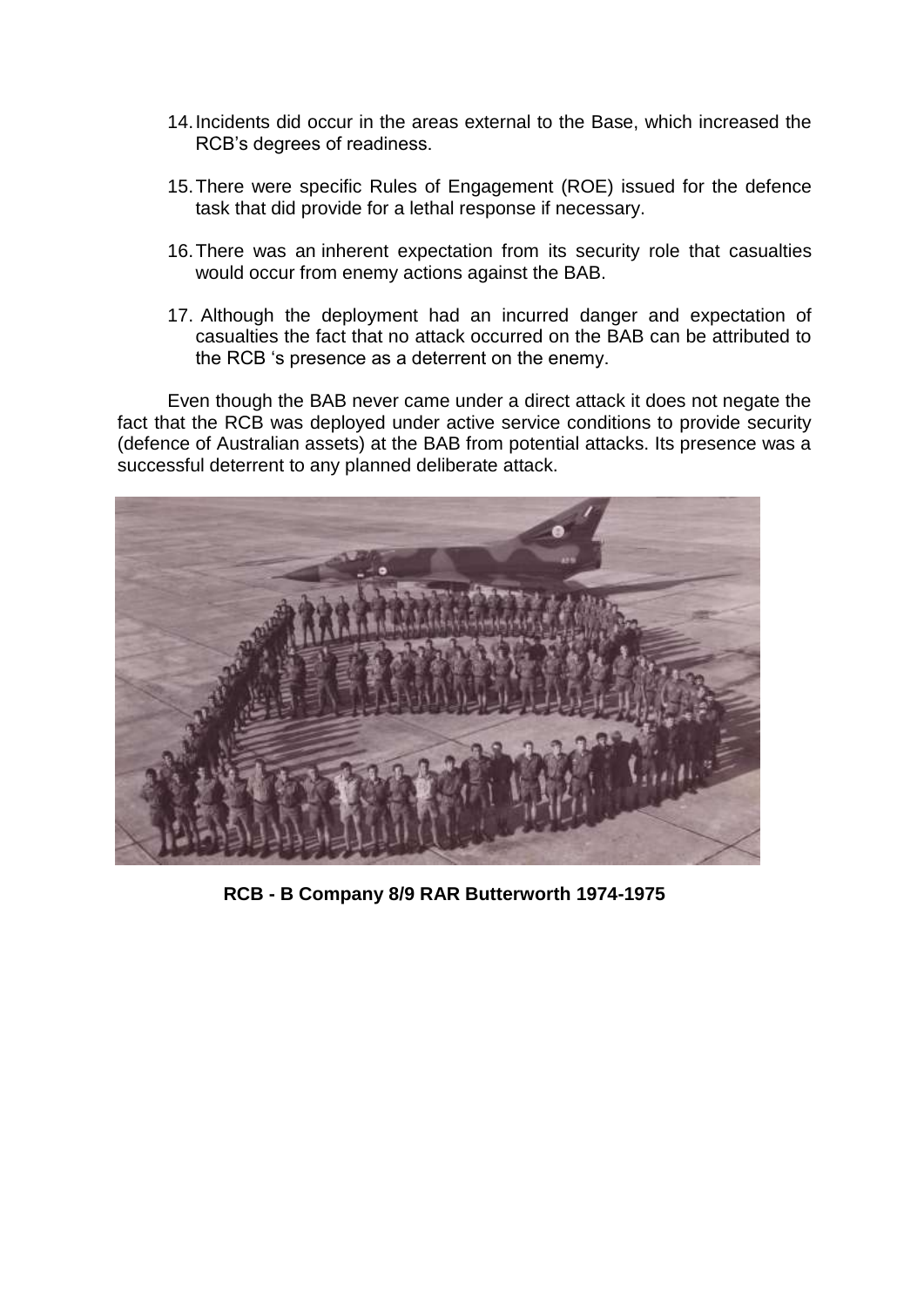# **PART 2**

## **BACKGROUND**

#### **AUSTRALIA'S COMMITMENT**

The RCB's genesis began in 1969 when the Australian PM, The Hon. John Gorton announced in Parliament that after the British withdrawal from Malaysia & Singapore by the end of 1971 that the Australian Forces would remain deployed in the region to provide visible military assistance, for which Malaysia & Singapore had asked, and an assurance that together we have a common purpose to combat the communist inspired military subversion which posed the major threat to the region.

Australian forces deployed included the RAAF at Butterworth (Malaysia) and Tengah (Singapore), a RAN ship and with NZ of a two Battalion organisation together with a UK battalion formed the 28<sup>th</sup> ANZUK Brigade, of ground troops based in Singapore, with one company detached in rotation to Butterworth.

In making this commitment Australia took the view that while a capacity for swift additional assistance should be maintained within Australia, it was essential for some forces to be stationed within Malaysia – Singapore itself without setting any specific terminal date.

The forces were to remain only as desired by the Malaysian and Singapore Governments. While there they were:

- Not to be used for the maintenance of internal civil law and order.
- Not to be directed against any other country within the region.
- **To participate in training with the Malaysia & Singapore to help build** the indigenous defence capacity thereby allowing Malaysian troops to be assigned to other parts of Malaysia.
- To be available, subject to the usual requirements for the Australian Government's prior consent, for use against externally promoted and inspired communist infiltration and subversion of the kind which became familiar during the Emergency and which was judged by our military advisors to be the most likely form of aggression in the area.

The greatest threat to stability and security was that arising from the possibility of insurgency in South East Asian (SEA) countries, which could ultimately expose Australia to threat by the spread of communism in an insecure and unstable Asia. These forces were to be available to oppose any insurgency, which is externally promoted, which is a threat to the security of the region and which is beyond the capacity of the Malaysian and Singapore Forces to handle.

In reaching its decision the Government rejected the options of:

- Withdrawing completely at the same time as Britain,
- Withdrawing but remaining on call from Australia to support Malaysia and Singapore's request for assistance,

and decided on the principle that:

*"It is much easier to despatch ground forces to an area if, in that area, there is a securely held base and the Headquarters and command and signals and supply complex is already set up and operating and needing only expansion instead of construction de novo. And of course, it is much easier for a country*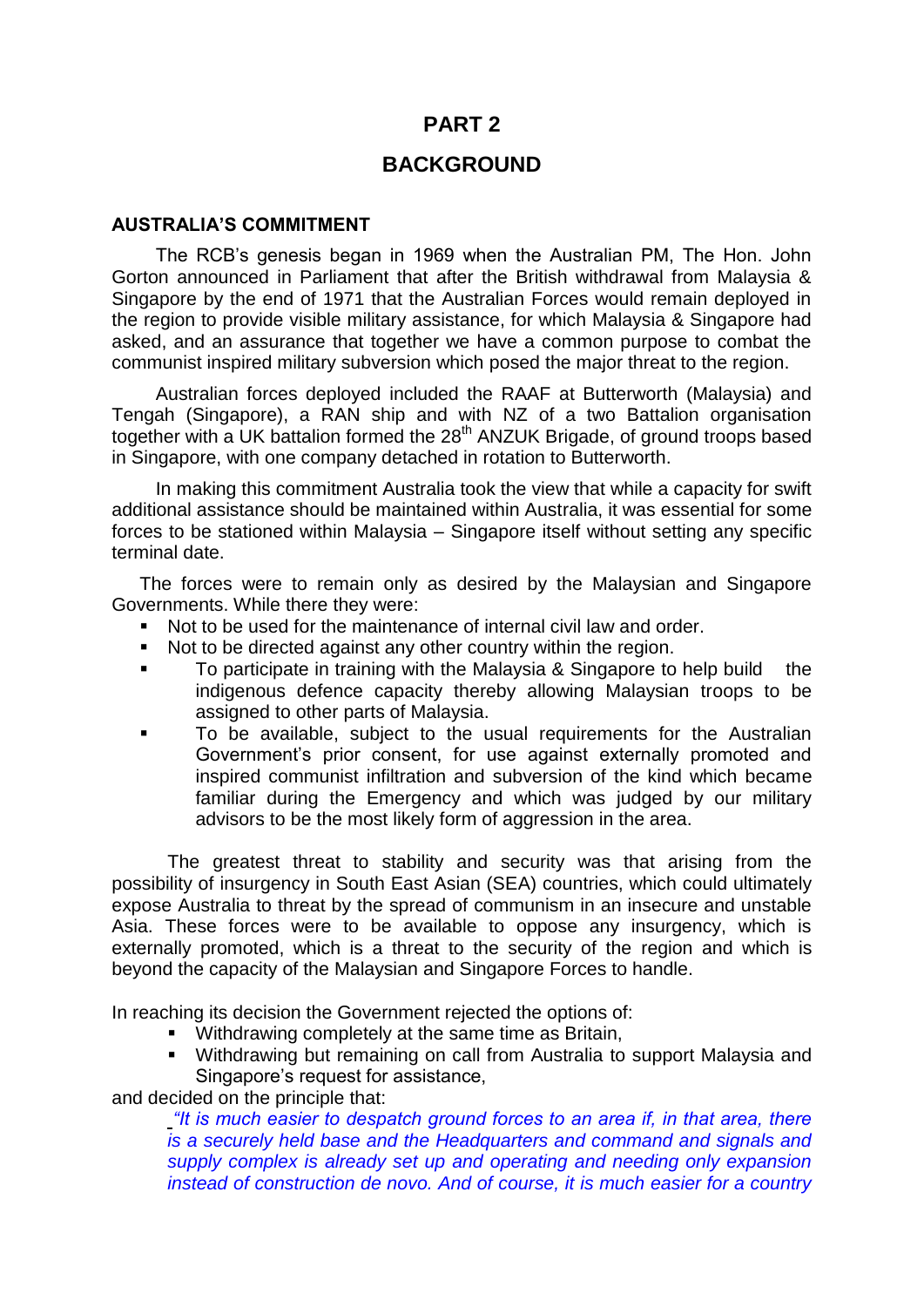#### *that is to be assisted to believe that it will be assisted it forces from the country which may provide such help are there and are visible."* **<sup>16</sup>**

In 1970 the British Government transferred ownership of the Butterworth Air Base to the Malaysian Government at which the RAAF became joint occupants with the Royal Malaysian Air Force (RMAF**)***.* **17**

The security of the Butterworth base was primarily the responsibility of the Malaysian Army. Additional security arrangements were implemented under national arrangements for the protection of Australian personnel and RAAF assets at Butterworth. Sector security was put in place by the RAAF through the employment of Air Defence Guards (ADGs, RAAF Service Police, and Police Guard Dogs). In his report, 'Counter Measures to Security Threat to Air Base Butterworth Until End 1972', **<sup>18</sup>** the OC Air Commodore Parker concluded in paragraph 26 that, "… *there is a significant deficiency to oppose or even contain any attack or attempted sabotage. Thus, the inadequacies of effective security measures are a cause for concern."* The overall protection of the RAAF sector at Butterworth was boosted with the implementation of arrangements for the deployment of an infantry rifle company on rotation to be employed on perimeter security duties (known as RINGFENCE duties), and to undertake military training opportunities.**<sup>19</sup>**

The first program for rotating a rifle company to Butterworth was instituted prior to the establishment of the ANZUK force, when commencing on 15 Nov 70, the AS, NZ and UK infantry battalions that were part of 28 COMWEL INF BDE (i.e. 1 RAR, 1 RNZIR and 1 RHF) began temporary deployments to RAAF Butterworth. This arrangement continued in 1971 after ANZUK Force was raised, and continued after the disbandment of ANZUK in 1975 by providing the duty rifle company for Butterworth (RCB) from an Australian based Battalion of the Royal Australian Regiment.**<sup>20</sup>**

The OC of the first RCB deployment from the ANZUK Force, Major B Selleck reported:

*"With the then CT threat in Peninsular Malaysia, particularly in areas north of Butterworth to the border, our role was:*

- o *Vital asset protection,*
	- o *Services assisted evacuation of Australian personnel stationed at Butterworth and on Penang Island,*
		- o *Provision of a quick reaction force to meet the local communist terrorist threat.*

*As well as undertaking training to meet these objectives, normal platoon and company training continued.*

<u>.</u>

 $16$  Hansard 25<sup>th</sup> February 1969, pages 33-37: Australian PM John Gorton's announcement to Parliament.

<sup>&</sup>lt;sup>17</sup> Document: D21 Part 1 Defence of Shared Military Installations in Malaysia and Singapore dated 16<sup>th</sup> September 1973, COSC Minutes and Operation Order: Shared Defence of Air Base Butterworth 1/71 dated 8<sup>th</sup> September 1971.

<sup>&</sup>lt;sup>18</sup> Report from OC Air Base Butterworth, Air Commodore I.S. Parker dated 24<sup>th</sup> December 1971 <sup>19</sup> Letter: From Major John Tilbrook AHU, to Mr Robert Cross dated 11<sup>th</sup> February 2004 – AHU file 755-1-20.

 $^{20}$  Ibid.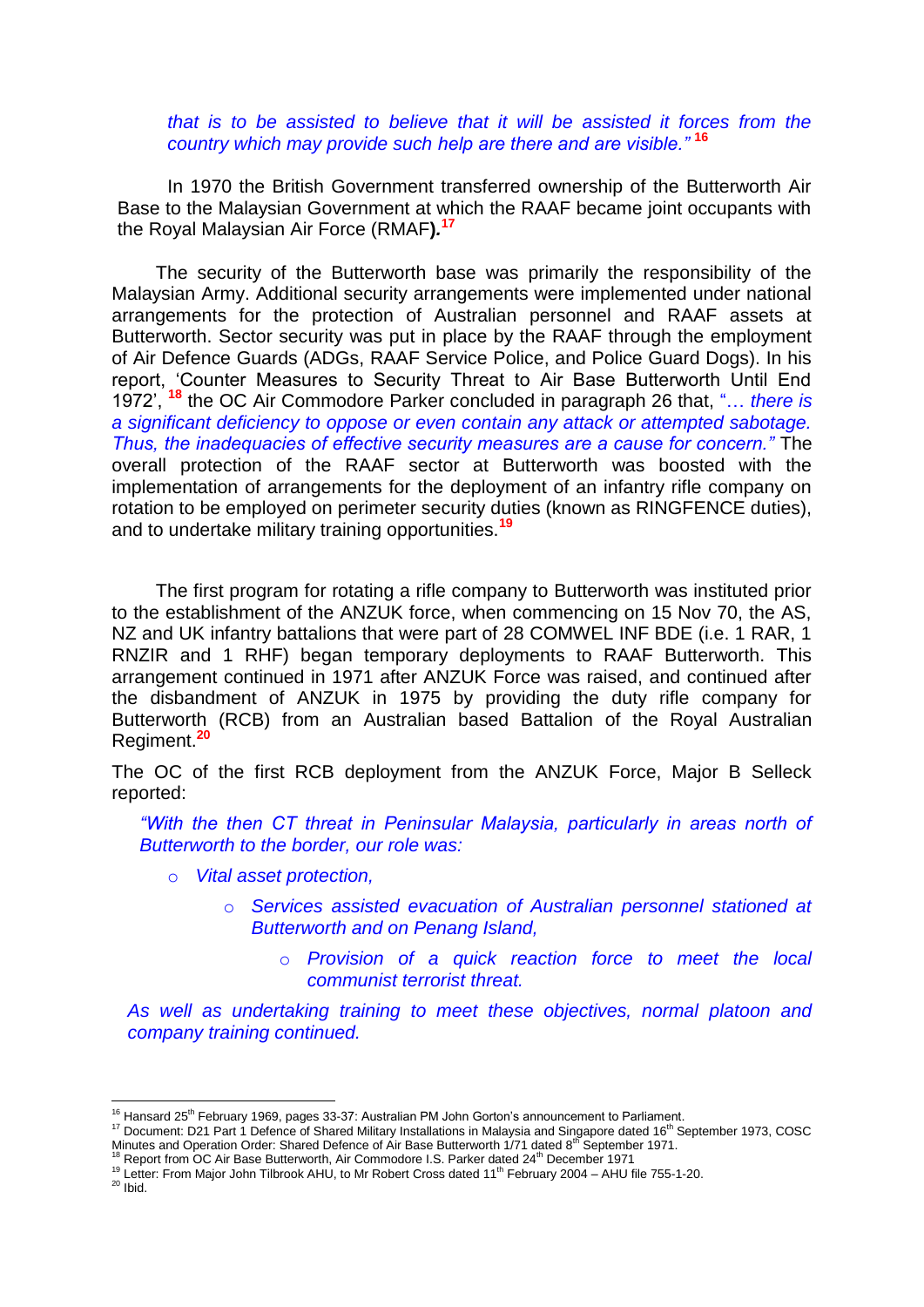*I returned for a second tour in June 1971, Butterworth was then a RMAF base… The CT threat was more serious on this occasion, with training activity limited to the Base and Penang. The CTs were very active, blowing up a bridge five miles north of the Base, and daily minor skirmishes with the local military and police forces."* **<sup>21</sup>**

With the election of the Australian Labour Party to Government in December 1972 the new PM, The Hon. Gough Whitlam, moved quickly to withdraw Australian combat forces in Vietnam and Singapore from overseas deployment and to disband National Service. This also included the decision to disband the ANZUK Brigade. However, the Australian Government under the Five Power Defence Agreement (FPDA) agreed for regional security reasons, to retain the RAAF's presence at Butterworth with its RCB protection because of the continuing and increased internal threat from the Communist Party Malaya and Communist Terrorist Organisation (CPM/CTO).**<sup>22</sup>** The RCB was to be provided from Royal Australian Regiment (RAR) Battalions in Australia on a three-month rotational basis.**<sup>23</sup>**

This decision was made at the time when:

- o The MAF, on active service **<sup>24</sup>** were becoming increasingly involved in prosecuting its operations (the  $2^{nd}$  Malaysian Emergency (1968 - 1989) against a resurgent CPM/CTO who, with China and North Vietnamese support, had re-commenced its armed insurgency to overthrow the Malaysian government.**<sup>25</sup>**
- o North Vietnam's success in the Vietnam War was most likely with its consequent effect on increasing instability (the Domino Effect) in the SEA region.

#### **RCB OPERATIONAL DEPLOYMENT FROM AUSTRALIA**

Arising from Plan Asbestos the Chief of the General Staff issued his Directive to the Officer Commanding, Butterworth Company, Malaysia (Major Guy Bagot 8th Battalion RAR based at Enoggera) establishing the RCB's operational responsibilities, including its tasks, restrictions and a summary of sentries rights and responsibilities.**<sup>26</sup>** RCB's role was to:

- *1. "To carry out training in West Malaysia where possible with the Malaysian Armed Forces*
- *2. To provide ground forces support for the RAAF component at Butterworth.*

 $^{21}$  Paper: "A History of the Deployment of an Australian Rifle Company to Butterworth" –by Lt Col A.H. Maple at Annex B. AHU: 03-092, file 755-1-20 dated 12<sup>th</sup> December 2003.

<sup>&</sup>lt;sup>22</sup> Document: ASJSP No 1/1973 - Plan 'Asbestos'

 $^{23}$  Minute: DOP 548/73 – Security Butterworth: Provision 0f Infantry Company dated 8<sup>th</sup> June 1973, paragraphs 1 and 3.f.

<sup>&</sup>lt;sup>24</sup> Letter dated 11<sup>th</sup> October 2004 from Lim Kui Lee, The Legal Department Ministry of Defence Malaysia.

<sup>&</sup>lt;sup>25</sup> Book: My Side of History by Chin Peng - 2003.

<sup>&</sup>lt;sup>26</sup> Directive: Chief of the General Staff to OC Butterworth Company Malaysia dated 6<sup>th</sup> August 1973.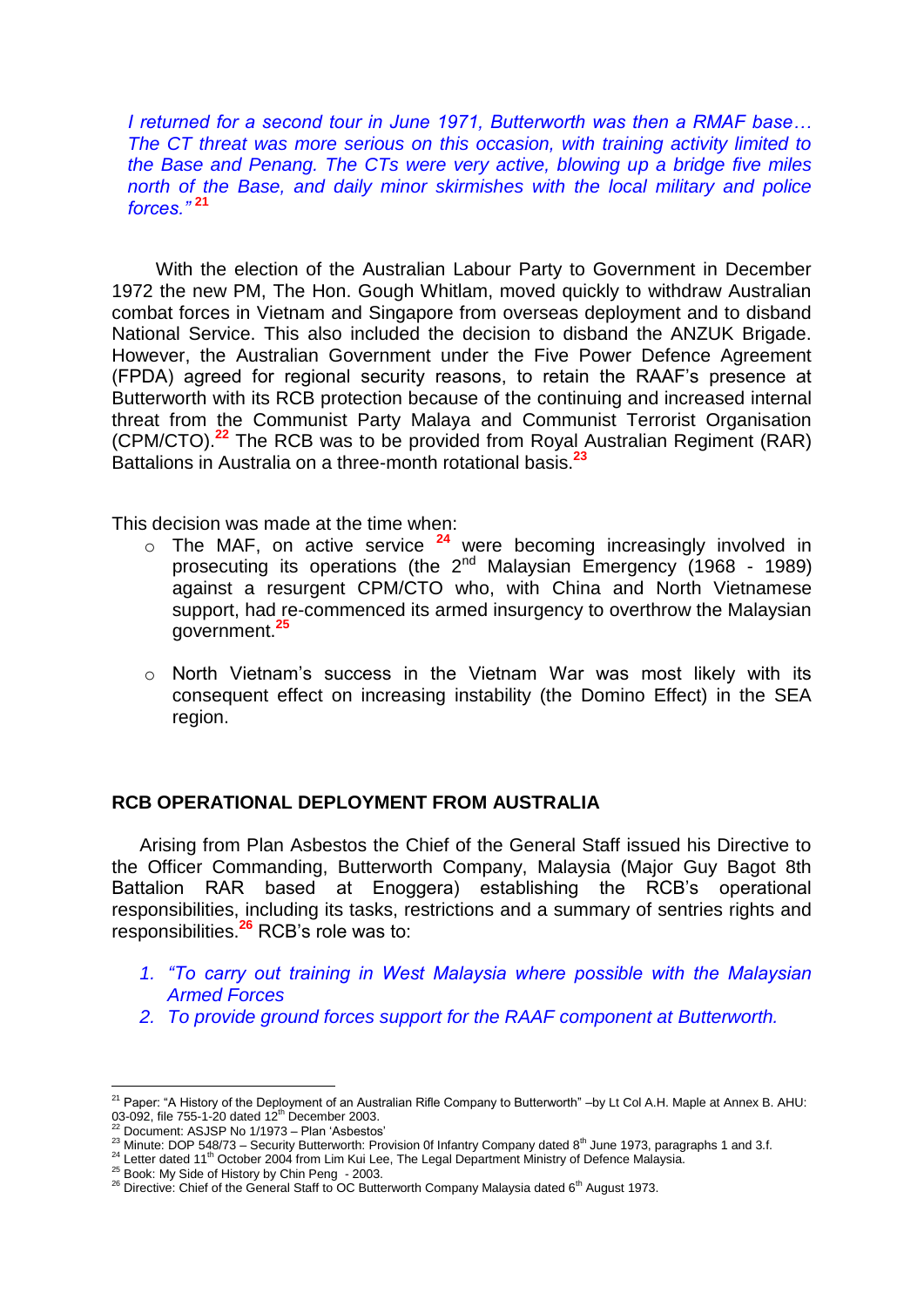- *3. In the event of a state of emergency being declared and on the direct orders of Officer Commanding (OC) RAAF Butterworth, who will be guided by the Butterworth Security directive (issued separately), you are to:*
	- *a. To assist with the protection of Australian personnel, property and shared facilities within the perimeter of Air Base Butterworth.*
	- *b. To assist with the protection and security of Australian Force families within the area of Air Base Butterworth.*
	- *c. To assist in the evacuation of Australian Force families (including those on Penang Island) to the security of Air base Butterworth should the Malaysian authorities be unable to afford them adequate protection."*

The OC RCB was under the operational command of the OC RAAF Butterworth **<sup>27</sup>**and his administrative control for local administration. For all other matters the RCB was under the command of Army Headquarters. Our attempt to obtain access to Australian Secret Document (ASD) 235 dated 1973, a reference in Note 27, has been denied by Air Force Headquarters (letters dated 26<sup>th</sup> July 2005 and 5<sup>th</sup> September 2005) because it "remains current and contains information the sensitivity of which may compromise the security of the Commonwealth".

The OC RAAF Butterworth Directive **<sup>28</sup>** to the OC RCB detailed the operational command structure and the RCB's tasks, limitations and its rules of engagement (ROE). RCB's tasks were:

*3. " Your company is to be capable of conducting the following tasks in relation to security duties at Air Base Butterworth and training in these tasks is to be completed to my satisfaction before the company participates in other exercises:*

- *a. Cordon and search*
- *b. Internal Base patrolling*
- *c. Protection of RAAF Service police/SSP at established road blocks*
- *d. Protection of key points*
- *e. Crowd dispersal*
- *f. Providing a quick reaction force (QRF) of section strength (on immediate stand-by on a 24 hour a day basis*
- *g. Providing a reserve force to be activated on deployment of the QRF*
- *h. Operating mobile tactical lights on likely penetration points*
- *i. Manning of listening posts and standing patrols by night,* 
	- *including the use of image intensifiers*
- *j. Operating TOBIAS intruder detection equipment."*

The Base Defence Plan's Key Points are shown in the Base Layout diagram attached as Annex A.

This Directive was to be read in conjunction with HQ Field Force Command instruction  $722/k11/11$  dated  $6<sup>th</sup>$  March 1978.

<sup>&</sup>lt;sup>27</sup> Directive: Chief of Air Staff to the Officer Commanding RAAF Butterworth dated 4<sup>th</sup> October 1973 File 565/1/2

<sup>&</sup>lt;sup>28</sup> Directive: OC RAAF Butterworth to OC RCB dated  $4^{\text{th}}$  April 1978.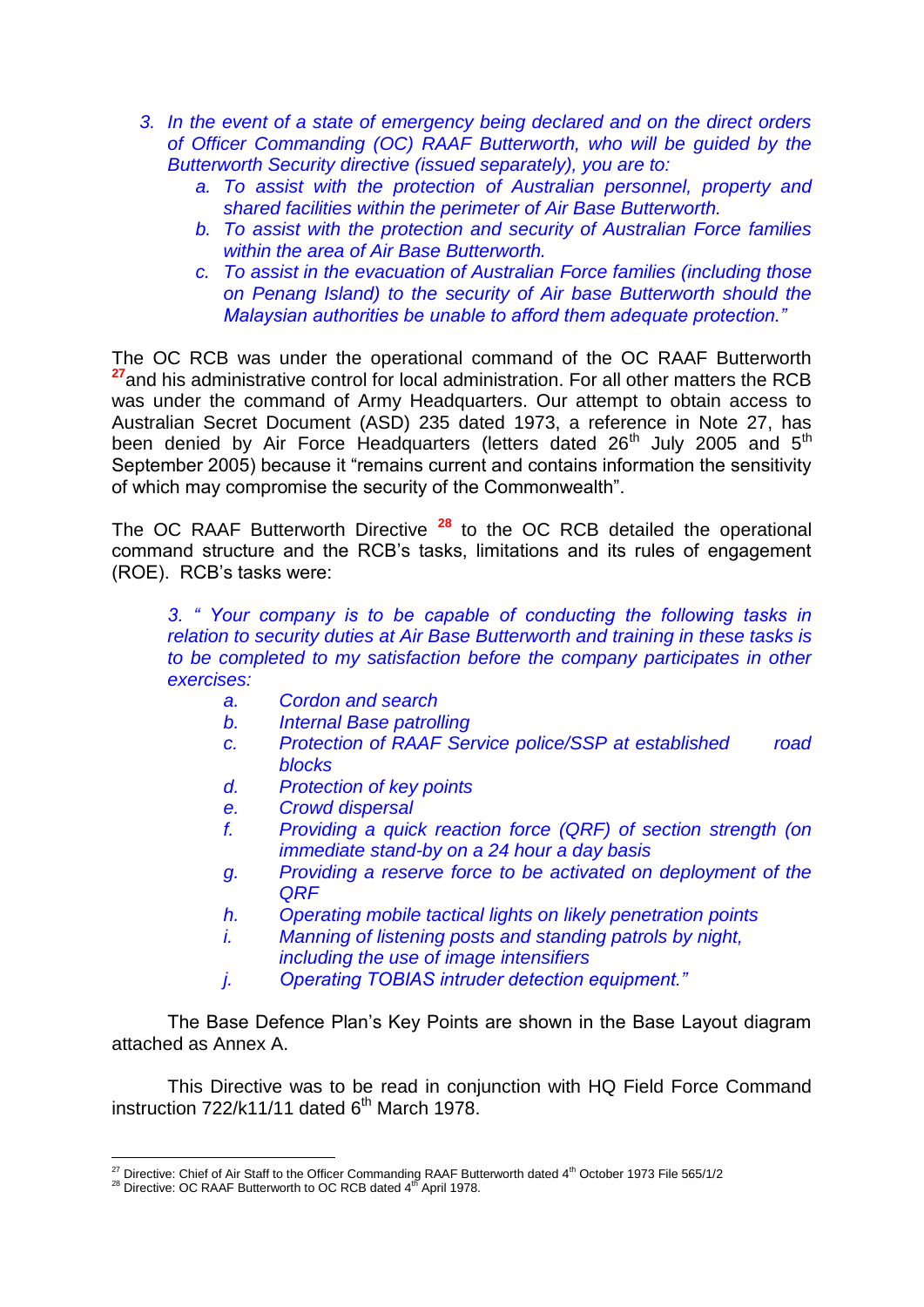Contingency plans existed for the RCB to be used:

- 1. In the evacuation of Australians citizens including military staff and dependents from Butterworth and Penang,**<sup>29</sup>** and
- 2. In any security actions required arising from hi-jacked aircraft landing at Butterworth.**<sup>30</sup>**

A recent letter from the DVA Minister's Office **<sup>31</sup>** re-affirmed the RCB's role:

"*The RCB was established in 1970 as a quick reaction force to provide protection for Australian assets within the perimeter of RMAF Base Butterworth, due to the continued threat of communist terrorism within Malaysia. Besides securing protection for the two fighter squadrons within the perimeter of RMAF Base Butterworth, the role of the RCB was to provide a quick reaction force to meet the communist terrorist threat, and be responsible for internal security within the Air Base. The RCB was not to be involved in local civil disturbances or to be employed in operations outside the gazetted area of the Air Base. ROE for the RCB were specific on "orders to open fire" if threatened and security was breached. Although it may have involved patrolling within the RMAF Base perimeter its ROE was defensive only".* 

To achieve its security role and tasks the RCB's *modus operandi* was for its Platoons to rotate every three days through the following activities:

- o One stand-by Platoon providing:
	- o The Quick Reaction Force (QRF) of Section strength based in the Guard Room on immediate standby on a 24 hour a day basis with weapons and ammunition ready for deployment as required by the OC. At night the QRF, with radio communications, patrolled at irregular times and routes to the vital points and other areas as directed by the Duty Officer.
	- o The platoon headquarters and the other two sections were the Ready Reserve Force on 30 minutes notice to deploy. They were involved in training within the company area.
	- o The second platoon was the Reserve stand-by platoon on a twohour notice to deploy. It was involved in training within the close training area inside the base area or at the nearby rifle range, no further distant than 20 minutes. It remained in communication with the Company HQ by radio, telephone and/or vehicle.
	- $\circ$  The third platoon was involved in either training or on rest/leave. Training away from the Air Base required the OC RAAF Base and FF Commander's approval. If absent on leave the men were limited to Butterworth or Penang and for immediate recall purposes, were

<sup>1</sup> <sup>29</sup> Document: HQ RAAF Butterworth Operation Order 2/72 RAAF Families Protection Plan dated  $8<sup>th</sup>$  May 1972

<sup>30</sup> Personal interview dated 2005 Robert Cross with Lt Col Guy Bagot (OC RCB September – December 1973)

<sup>&</sup>lt;sup>31</sup> Letter: DVA Minister's Office to Mr S.L. Hannaford dated 21<sup>st</sup> January 2003.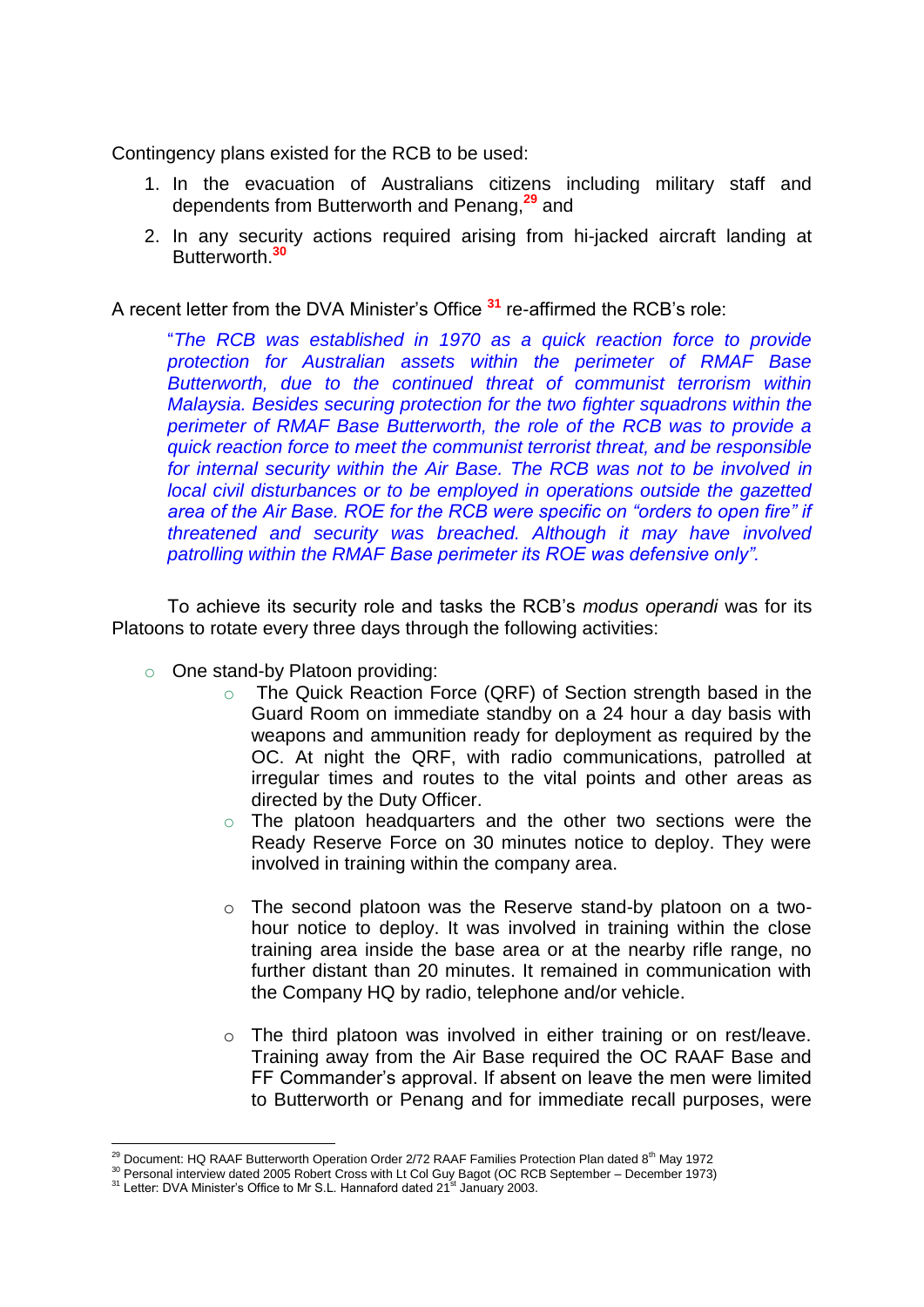required to record their destination, planned movements and timings, in the leave register held at Company HQ.

Defence is a specific phase of war requiring specific preparations, such as; deployments to protect ground and vital points, active patrolling, plans for counterpenetration and counter-attack, degrees of readiness, rules of engagement and a mental attitude requiring constant alertness in what is a 'waiting activity". At Butterworth, the RCB was limited to patrolling within the Air Base and reliant upon the MAF for patrolling outside the Base.



**RCB – Element of a Quick Reaction Force 1973**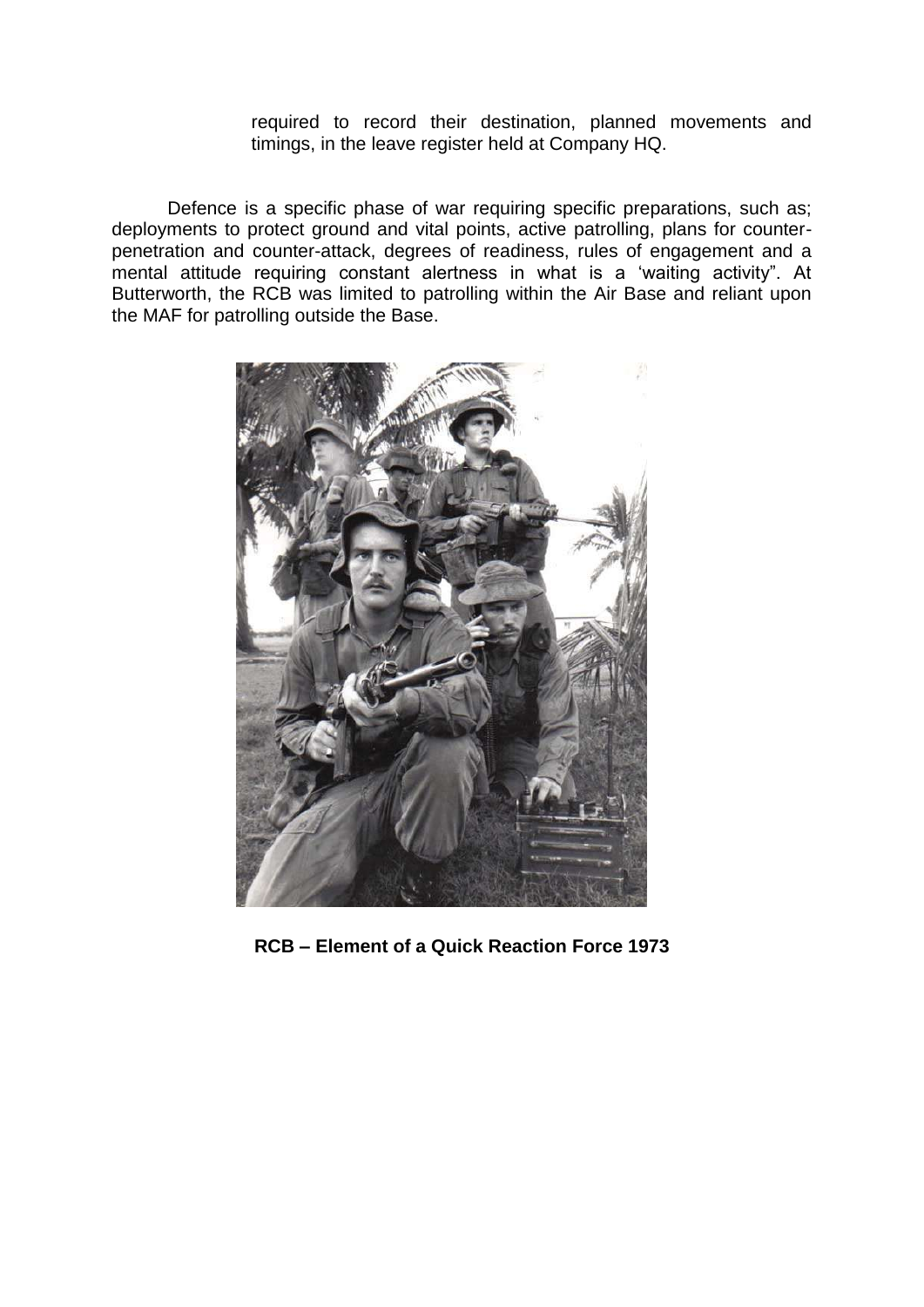## **PART 3**

# **WARLIKE SERVICE - ISSUES**

### **1. RCB'S ROLE ASSESSMENT**

Debate has surrounded the primacy of the RCB's twin roles of security and training as outlined in the Army's Operational Directives

Previous reviews have presented training as the primary role. We contend this is incorrect and from our discovery through FOI of Internal Defence and Army documents **<sup>32</sup> <sup>33</sup>** found that the real role of security/protection was disguised for the following reasons:

- 1. To conform to the newly elected Australian Labour Government's policy on the overseas deployment of combat forces that required the inclusion of a training role. At that time the political climate was so sensitive and delicate, that the Defence Force Chiefs of Staffs were following government's policy. So that although RCB's real purpose was security, it was politically correct to say that it was deployed for training even though knowingly that it was not possible to achieve this because the MAF were heavily committed to operations against the CTs and could not be spared for training with other countries Forces.
- 2. As a deliberate tactic to allay the sensitivity of The Malaysian and Singapore Governments and the Australian public to the overseas deployment of its combat forces. Because of the political sensitivities in these Governments there was an accepted belief that some form of the RCB security was required at BAB post 1970. However, it could not be publicly stated as," The Australian Government is deploying troops to Butterworth for the protection of Australian Assets including ex-patriots and Defence civilians because of the CT insurgency in Malaysia." This would have been seen as overt criticism of the Malaysian Government, hence the veiled use of the role term, "Training Purposes". Further it allowed both Governments a flexible position so that the impact was beneficial for all concerned:
	- The Malaysians were able to save face with Australia and Singapore in that they did not have to admit publicly that there was in fact a major security problem from the CTs, insurgents and dissidents.
	- Australia was able to foster the support required from both Malaysia and Singapore to achieve security within the region and at the same time provide security to ADF military assets at Butterworth.

 $32$  Defence Department's 1973 Documents - Review of Five Power and ANZUK Arrangements, prepared for The Defence Committee.

<sup>33</sup> DOP 548/73 Minute Security Butterworth: Provision of Infantry Company dated 08/06/73.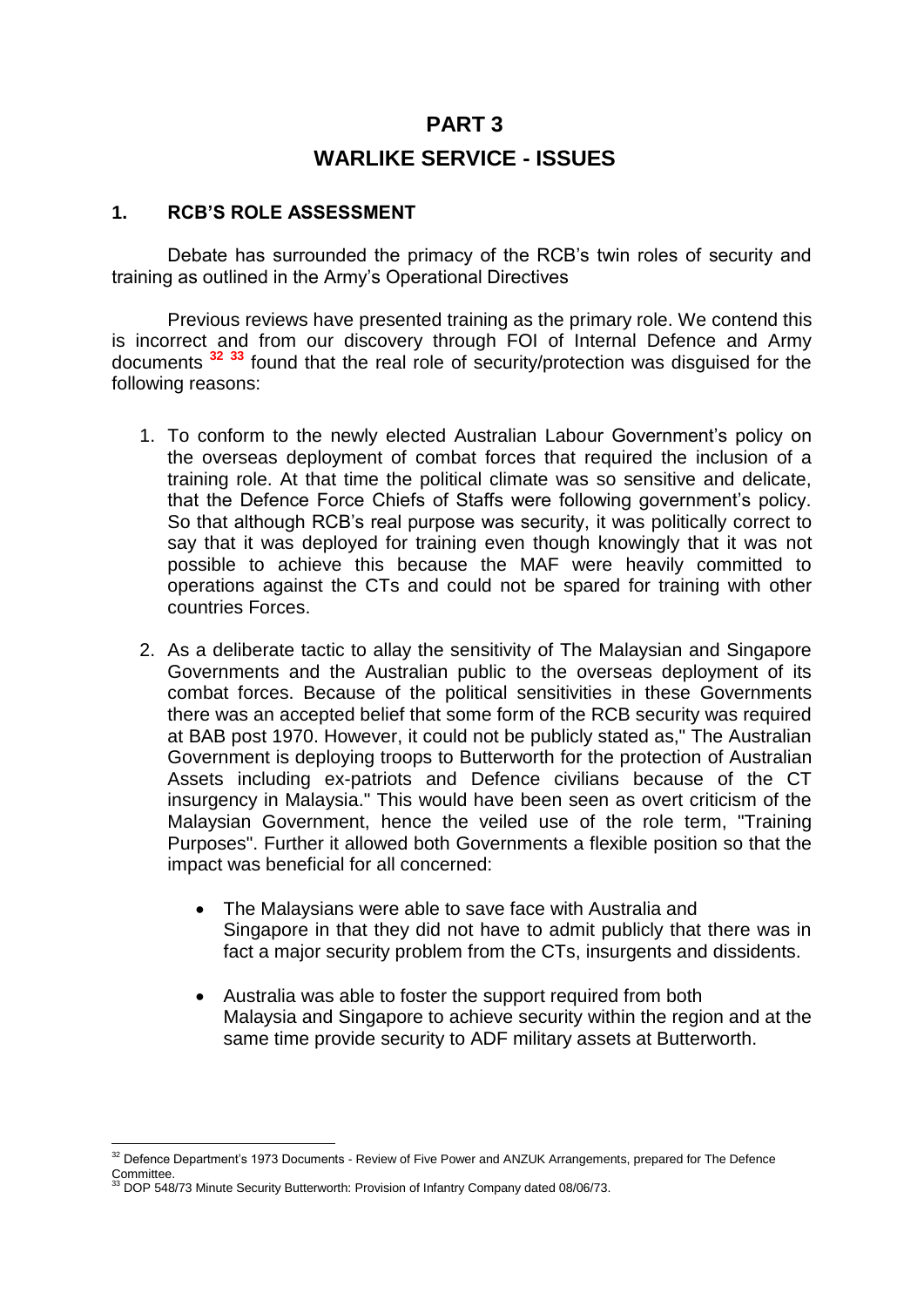Australia was able to maintain a presence in South East Asia with access to a forward operational base in a secure location for any expanded role and force requirement.

The first stated task given in the Army's Directives to the OC RCB was: To carry out training and exercises where possible with the Malaysian Armed Forces. This training task was not included in the tasks given to the RCB by the OC RAAF Base Butterworth.

Access to internal Defence and Army documents through FOI revealed:

- In the Defence Department's 1973 Documents Review of Five Power and ANZUK Arrangements, prepared for The Defence Committee (comprising Chairman, Sir Arthur Tange CBE, Secretaries of DOD, CCOS, CNS CGS, CAS, Sec Dept of PM & Cabinet, Sec to Dept of Foreign Affairs and Representative for Secretary to Treasury Department), that:
	- *i. "The Army Company rotated through BAB has an unpublicized role (about which there is naturally some Malaysian sensitivity) in base security plans".* **<sup>34</sup>**
	- ii. *"A second major consideration so far as the Five Power countries are concerned is that for the foreseeable future the scope for combined ground forces exercise with local forces will be quite minimal. Singapore simply does not have the area or facilities, whilst on practical grounds (aside from any political sensitivities that may exist) Malaysia is not able, given the pressures that insurgency on the Thai border and in Sarawak place upon its Armed Forces and its training programmes, to divert Army units to train or exercise with other countries".* **<sup>35</sup>**
	- iii. *"When the Australian Battalion is withdrawn, the requirement for a company for security duties at BAB will be met by providing the unit on rotation, from Australia. This could be presented publicly as being for training purposes."* **<sup>36</sup>**
- In the DOP 548/73 Minute Security Butterworth: Provision of Infantry company date 08/06/73 stated:

*"1. With the withdrawal of 6 RAR from ANZUK Force, a new provision is to be made for security of the RAAF Mirage Squadrons at Butterworth."*

*"3.f. In addition to security duties, the opportunity will exist for training away from Butterworth utilising Malaysian Forces facilities".*

<sup>&</sup>lt;sup>34</sup> Department of Defence Defence Committee Agendum No 1/1973 Five Power & ANZUK Arrangements and Withdrawal of Australian Battalion and Battery dated 6<sup>th</sup> January 1973, Para 49.

 $<sup>5</sup>$  Ibid, Para 51.</sup>

<sup>36</sup> Department of Defence Defence Committee Minute of meeting Held on 11January 1973, Agendum No 1/1973, Minute No  $2/1973$  Five Power & ANZUK Arrangements and Withdrawal of Australian Battalion and Battery dated 11<sup>th</sup> January 1973, Para 28 (e).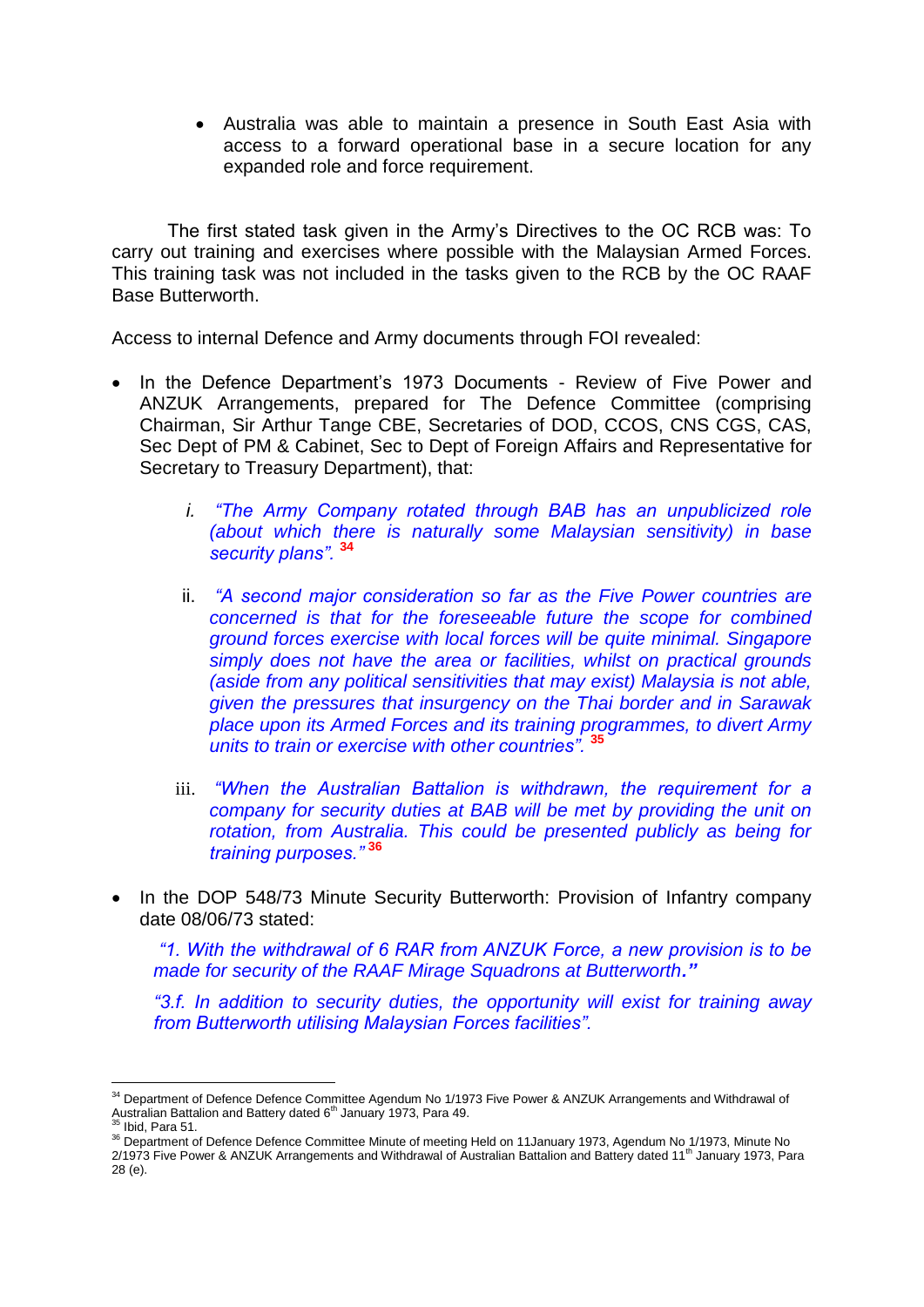The VCGS in his report to the COSC (16/10/73) **<sup>37</sup>** on his September 1973 visit to RCB confirmed the primacy of the security role vis-à-vis training.

The OC RAAF Base Butterworth, Air Commodore P.F. Raw in a letter to the Australian High Commission Kuala Lumpur **<sup>38</sup>** advised that the proposal for 100 men of the RCB to be made available for combined exercises with the MAF was not acceptable because of Base security reasons.

## **2. THREAT ASSESSMENTS**

## MAF Assessment **<sup>39</sup>**

The war against Communist insurgency was fought in two phases:

- The First Phase took 12 years from 1948 to 1960 was known as the Malayan Emergency. During this period the CPM sought to seize power from the British and the Malayan Government through guerrilla warfare.
- The Second Phase was against the resurgence of militant communist threat from 1968 to 1989. This second armed rebellion began two years after the end of the Confrontation with Indonesia. The withdrawal of the British forces in 1967 was regarded by the CPM as a golden opportunity for it to take over the country's administration. For the next 21 years the Army was actively engaged in skirmishes with the armed wing of the CPM, known as the Malayan National Liberation Army (MNLA). These small skirmishes with the communist guerrillas had posed far more complex problems in military deployment and operations.

The CPM re-organised itself in southern Thailand. It maintained close liaison with the PRC in Beijing from whom it received directions, support and policy instructions. Three Regiments were formed and recruitment progressed in both southern Thailand and Peninsular Malaya. Training was in guerrilla warfare as used by Mao before going to assault units or underground elements. It was the basis for the armed struggle in Peninsular Malaysia.

The CPM strategy was to:

<u>.</u>

- Intensify subversive activities by infiltration in Trade Unions, political organisations and student bodies – United Front.
- Underground operations. Mobilise all underground elements to co-ordinate preparations for assault units, prepare food dumps, gather intelligence on Security Force movements and sabotage and assassinate.
- Intensify militant activities.

When the CPM launched its offensives in 1968, the Malaysian Army only had one Division and three Brigades in Peninsular Malaysia. The Government and the Army at that time were not well prepared to meet the CPM armed threat. This was proved by the success of the CPM in the early 1970s in carrying out ambushes

 $37$  Report: VCGS to the Chiefs of Staff Committee Agendum No 47/1973 supplement No1 dated 16th October 1973, paragraph 3.<br><sup>38</sup> Letter: OC RAAF Butterworth to Australian High Commission dated 27<sup>th</sup> March 1974 – Australian Rifle Company at

Butterworth-  $3/107/Ar$  (34).<br> $39$  Book: The Malaysian Arm

Book: The Malaysian Army's Battle Against Communist Insurgency in Peninsular Malaysia 1968 – 1989.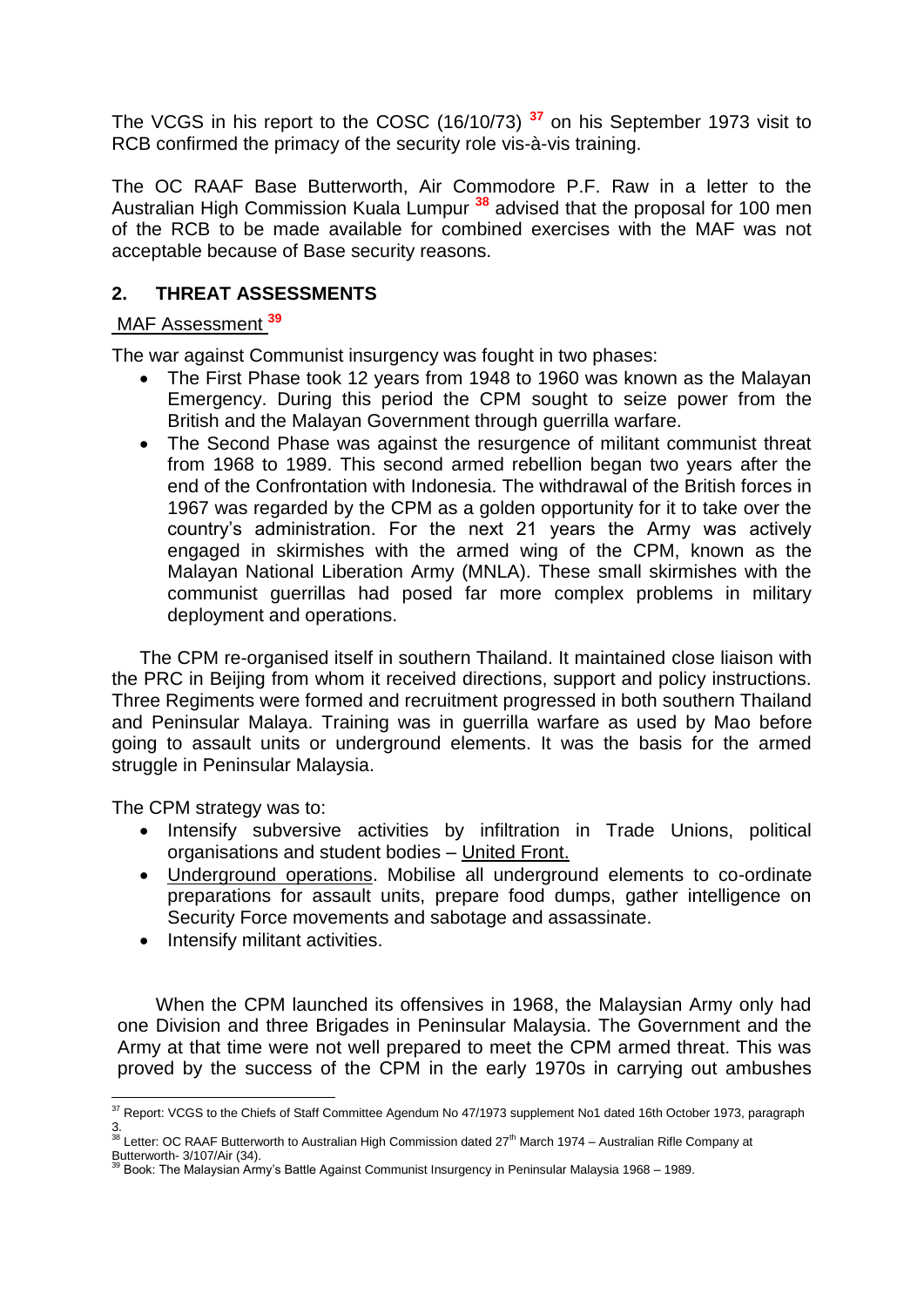against the Security Forces by the murder of several government officers, sabotage of government projects and attacks on SF bases, including the Royal Malaysian Air Force (RMAF) base in Sungai Besi on 31/03/74.**<sup>40</sup>**

As the terrorist threat intensified, more Divisions and Brigades were formed to provide greater capability for the Army at that time. Beginning in 1970 another six Brigades and two more Divisions were formed to help existing formations in carrying out their tasks and responsibilities of safeguarding the country's peace. By Jan 1981 four Divisions and 12 Brigades had been formed to fight the Communist insurgency and to prepare Malaysia for conventional warfare.**<sup>41</sup>**

The tactics and strategies adopted by the CPM/CTO markedly resembled the revolutionary techniques of the Chinese Communist Party.**<sup>42</sup>**

From past experience it was known that the CPM either launched surprise vicious attacks on the security forces or carry out various terrorist activities in urban and rural areas, such as assignations of Special Branch/Police personnel, distributing pamphlets, flag raising, rocket attacks, booby traps and acts of sabotage either before, on or after the anniversary dates of significant communist anniversaries.**<sup>43</sup>**

#### CPM/CTO – Chin Peng **<sup>44</sup>**

As early as 1960 Mao Tse Tung had predicted that revolution would soon spread across South East Asian countries and that Vietnam, Cambodia, Laos, Thailand and Malaya would all fall (the Domino Theory) and that China would support those communist parties in the region to achieve it. The strategy to be adopted was the classic three-phased Communist insurgency.

In his Book Chin Peng affirmed that the CPM/CTO objective was the overthrow of the Malaysian Government, supported financially by China and with training assistance from North Vietnam.

With this backing the CPM was influenced by the CCC in the early 1960s to return to the armed struggle from its underground political activities phase. This decision required it to re-consolidate its entire organization through political education, re-mobilise and re-organise its supporters and rejuvenate its bases in the Malaya/Thailand border areas and secure them against interference from Thai authorities while establishing good relationships with and respect from the local residents.

From these bases it recommenced armed terrorist actions against targets in Peninsular Malaysia supported by its local infrastructure network. Targets were Government installations (dams, roads etc) as well as carrying out many ambushes on Government troops, bases and convoys.

 $40$  Ibid, page 102.

<sup>&</sup>lt;sup>41</sup> Ibid, page 74. The Army's Expansion after 1970.

<sup>&</sup>lt;sup>42</sup> Ibid. Foreword.

<sup>43</sup> Document: Major Haron Mohd Salleh, Army Intelligence Officer Kedah/Perlis dated 23<sup>rd</sup> March 1977.

<sup>44</sup> Book: My Side of History by Chin Peng - 2003.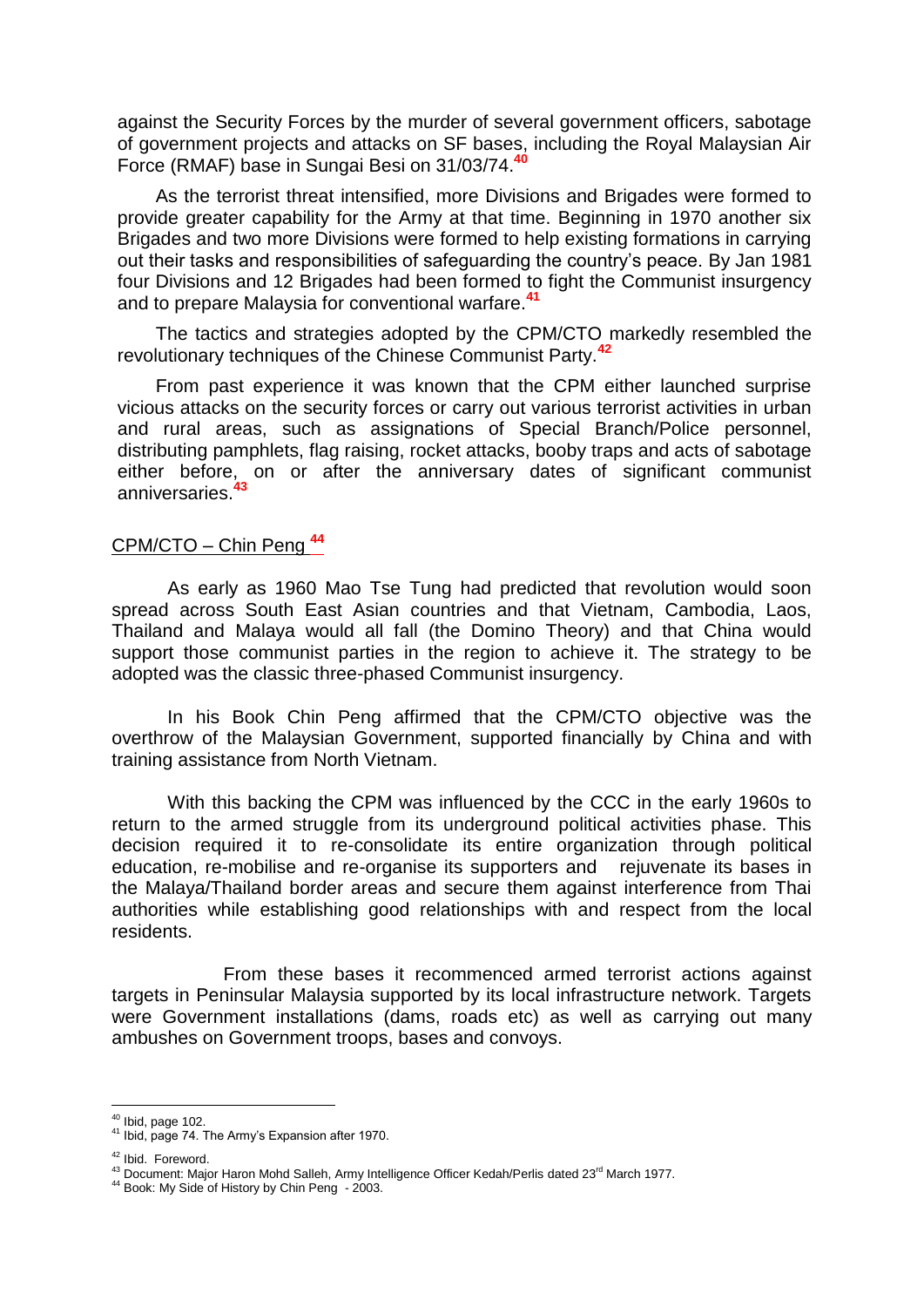In 1969 the CPM began propaganda broadcasts from its radio station, 'The Voice of the Malayan Revolution', in three languages, Mandarin, Malay and Tamil, from Hunan, China. Broadcasts in English were later added to attract University students. In 1981 the station was relocated to the Malaya/Thailand border base area under its new name, 'The Voice of Democracy'.

In 1975, encouraged by the fall of South Vietnam and Cambodia to the Communists, the CPM/CTO accelerated its weapons and arms purchases from captured US supplies, and succeeded in recruiting more fighters to its cause. Social and political unrest in both Malaysia and Thailand became fertile recruiting grounds for the CPM/CTO.

#### Australian Government

In his Defence Ministerial statement to Parliament on the 25<sup>th</sup> February 1969 the PM reported that communist inspired military subversion posed the major threat to the South East Asian region.

*"… Externally promoted and inspired communist infiltration and subversion of the kind, which became familiar during the Emergency, which is judged by our military advisors to be the most likely form of aggression in the area…. The greatest threat to stability and security arises from the possibility of insurgency in SEA countries, which could ultimately expose us to threat by the spread of communism in an insecure and unstable Asia…. These forces (deployed in Malaysia and Singapore) will be available to oppose any insurgency which is externally promoted, which is a threat to the security of the region and which is beyond the capacity of the forces of Malaysia & Singapore to handle."* **<sup>45</sup>**

### ANZUK Brigade

ANZUK Intelligence Group document 1/1971 'The Threat to Air Base Butterworth up to the End of 1972', dated 30/11/71 **<sup>46</sup>**, provides a detailed analysis of the CPM/CTO's capabilities and potential threats.

It identified that the use of the Base as an airfield from which anti-terrorist and air operations were being flown might prompt the terrorists to attack the Base.

*"Para 71 (d). It is possible, but still unlikely, that the CPM/CTO could take a decision to attack the Base in certain circumstances, namely:*

- **If the CTO infrastructure in the Northern States judged the time ripe for** *attacks on substantial military targets in those states.*
- *If there were large scale civil disturbances or major industrial unrest*
- *If the CPM/CTO saw a significant psychological or propaganda advantage either in relation to Australian or Malaysian Governmental or public attitudes to the Base, or as a morale boosting demonstration, possibly related to a Communist Anniversary.*
- **In retaliation for the increased use of the Base by the RMAF in anti-terrorist** *operations."*

<sup>1</sup>  $45$  Hansard 25<sup>th</sup> February 1969, pages 36: Australian PM John Gorton's announcement to Parliament.

<sup>46</sup> Document: ANZUK Intelligence Group 1/1971 – The Threat to Air Base Butterworth up to the End of 1972 dated 30<sup>th</sup> November 1971.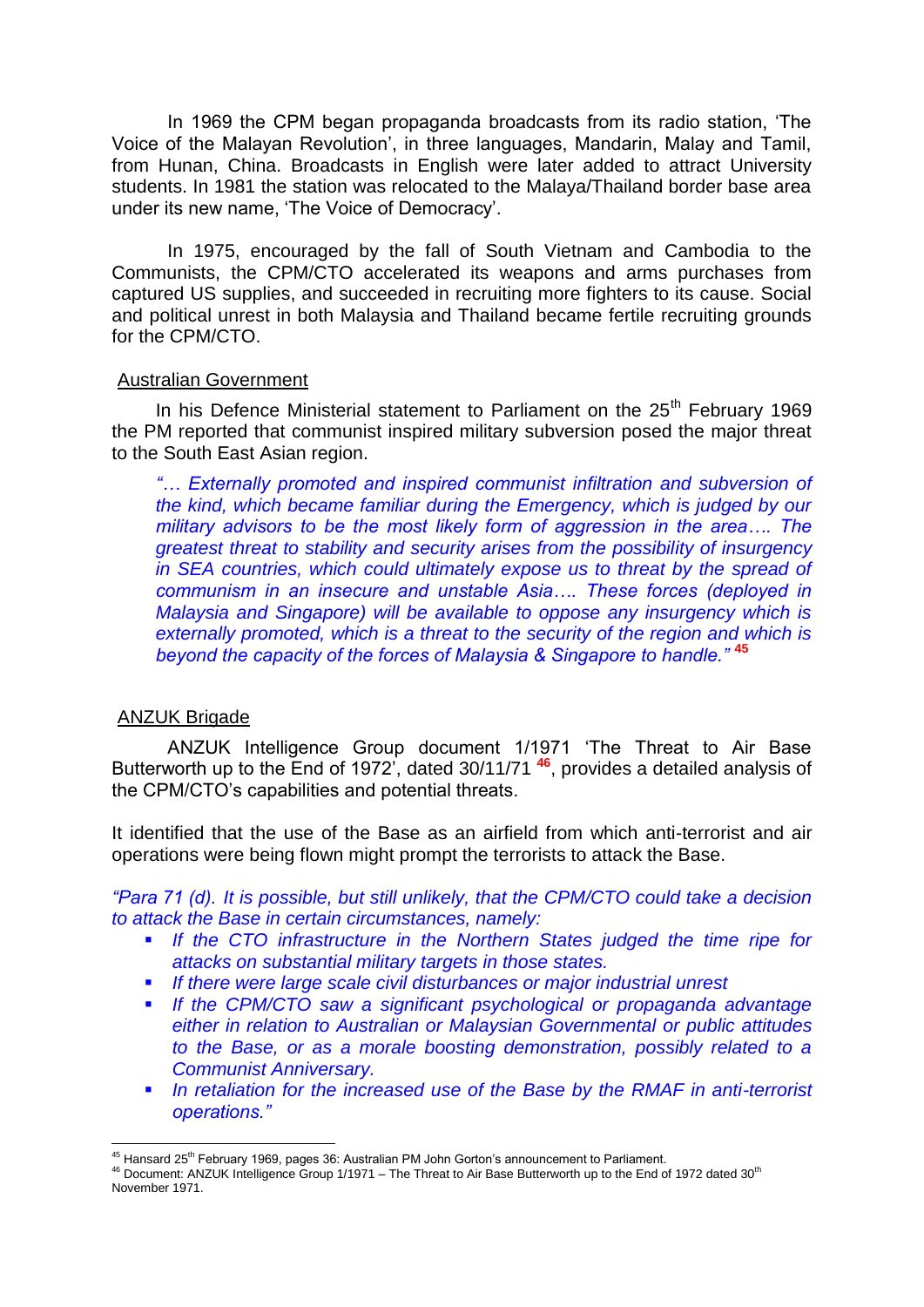*"Para 71. (e). There is definitely a risk that one or more CTs or members of subversive groups could regardless of CPM/CTO policy and /or acting on their own initiative, attempt an isolated attack on or within the Base at any time."*

#### *"Para 72. We assess that:*

*(a) It is unlikely that the CPM/CTO will as a deliberate act of policy attempt an attack on Air Base Butterworth to the end of 1972… The form of isolated attacks mentioned in para 71(e) could take place at any time.*

*(b). Advance warning of any form of attempted attack (except attack by a large group of CTs which is assessed as unlikely) would most probably not be received whether the attack were by CTs or members of subversive groups.*

*(c). Methods and strengths, which could be conceivably, be employed, if it were decided to attack the Base, range through a number of possibilities:*

- *(i) Direct frontal assault by a large group of CTs up to 60 strong using small arms fire or explosives.*
- *(ii) Covert penetration, probably at night, by one or more individual CTs or small groups totalling up to 20 with a view to surprise attack on vital points, especially the aircraft by small arms fire and explosives.*
- *(iii) Mortar of other indirect weapon attacks, if the CTs acquired this capability, using a small force of up to 10 men located in the surrounding rice field/kampong areas, especially those to the east.*
- *(iv) Sabotage by the planting of explosive devices or booby traps, designed to damage vital points and injure personnel, by one or more CTs, members of subversive groups, or sympathetic or suborned LEC/contractor personnel."*

### RCB

<u>.</u>

RCB troops were given regular briefings on CT threats and activity within the area and had to maintain a condition of readiness: they had a "perceived danger".

All members of RCB, due to the very fact that they were operating in a country that was in an Emergency and under attack from insurgents, did perceive an "incurred danger" as CT activity was occurring nearby on a regular basis and their belief that the BAB was a potential target for the CTs.

That a real threat and objective danger from enemy action existed and has been recognised by:

- 1. ANZUK Intelligence Group document 1/1971, **<sup>47</sup>**
- 2. MAF, and
- 3. Chin Peng, CPM/CTO Leader.

<sup>&</sup>lt;sup>47</sup>. Document: ANZUK Intelligence Group 1/1971 – The Threat to Air Base Butterworth up to the End of 1972 dated 30<sup>th</sup> November 1971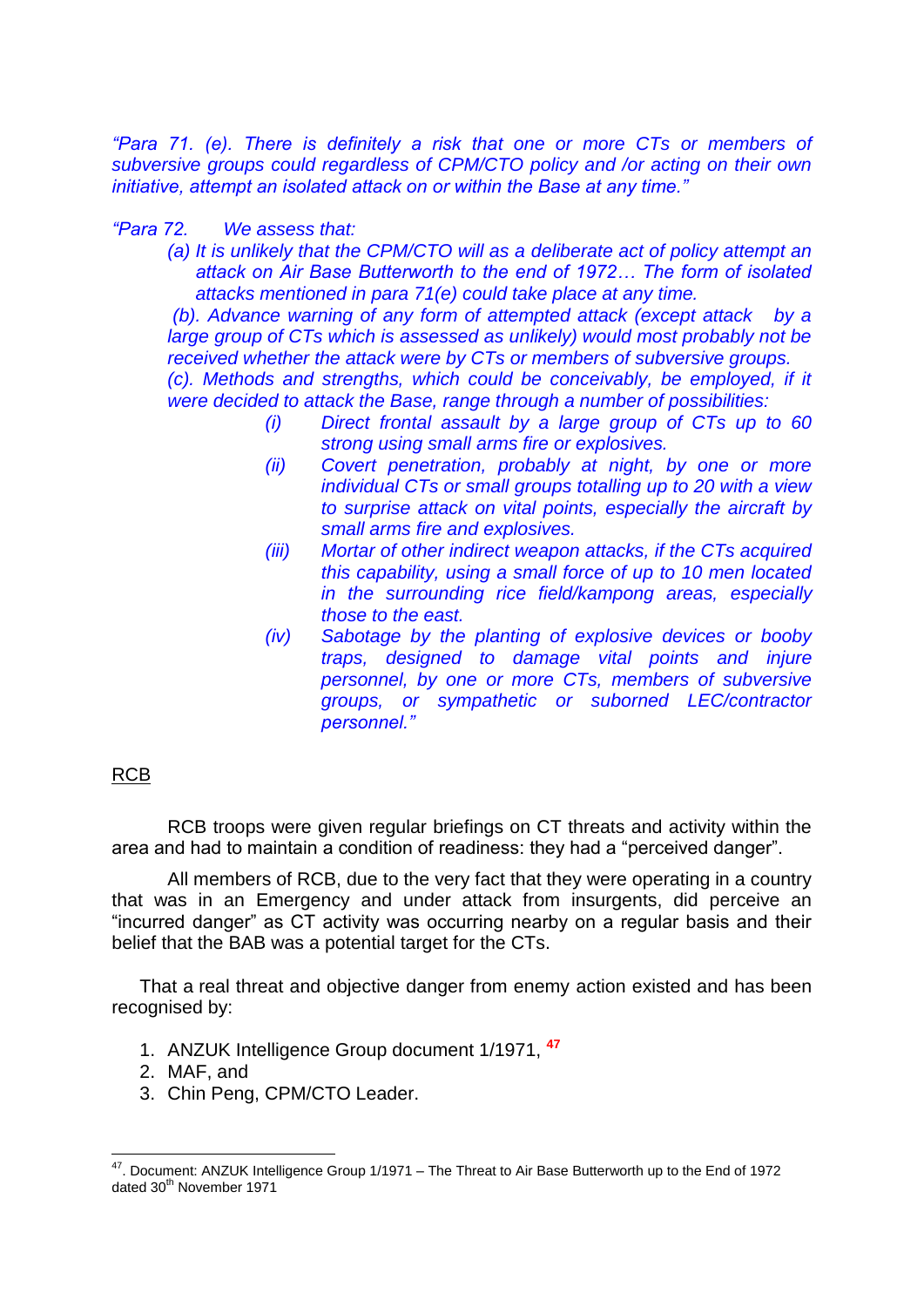## **3. OPERATIONS**

### MAF **<sup>48</sup>**

During the period 1968 to 1989, the CT's, externally promoted by the Chinese Communist Government, attacked numerous Government installations across Malaysia as well as carrying out many ambushes on Government troops and convoys. The Malaysian Army's Book, Battle Against Communist Insurgency in Peninsular Malaysia 1968-1989 published 2001, provides a detailed account of military operations. The CT threat was proven to be real, with recorded clashes on a number of occasions within its borders, until Chin Peng, the CT leader, signed a Peace Accord in December 1989.

The table from the Malaysian National Security Council as published in the book referenced above at page 157, and attached at Annex B shows clearly the extent of anti-terrorist operations by years during the period 1969 - 1989.

The Butterworth Air Base was the MAF's major support base against the enemy in the northern peninsula Malaysia States and border with Thailand. As a consequence of the MAF using the Butterworth Airbase, as its major support base (operational troop deployment, offensive air and logistic support) for its ground force operations against an increasing threat from the MCP in Northern Malaysia and Thailand border areas, the threat of retaliation by the insurgents against the Base increased.

### RAAF Ground Liaison Section Activities Reports

65 GL Sect's Activities Report dated 20/04/77 for the period 12/76 – 03/77 is a typical example of intelligence and operational information provided to the RCB on a periodic basis:

- o Increased security measures involving the RCB were implemented at BAB during the periods: 21-23/12/76, 31/01 – 02/02/77 and 22-26/03/77.
- o QRF of Platoon strength from RCB from 26/03 to 04/04/77 to provide additional security for the F111 aircraft during their visit to BAB from 22/03 – 04/04/77
- $\circ$  Briefings to the RCB on the current situation and the threats to the BAB security.

### RCB

1

Defence is a specific phase of war requiring specific preparations, such as; deployments to protect ground and vital points, active patrolling, plans for counterpenetration and counter-attack, degrees of readiness, rules of engagement and a mental attitude requiring constant alertness in what is a 'waiting activity". At Butterworth, the RCB was limited to patrolling within the Air Base and reliant upon

 $^{48}$  Book: The Malaysian Army's Battle Against Communist Insurgency in Peninsular Malaysia 1968 – 1989, 2001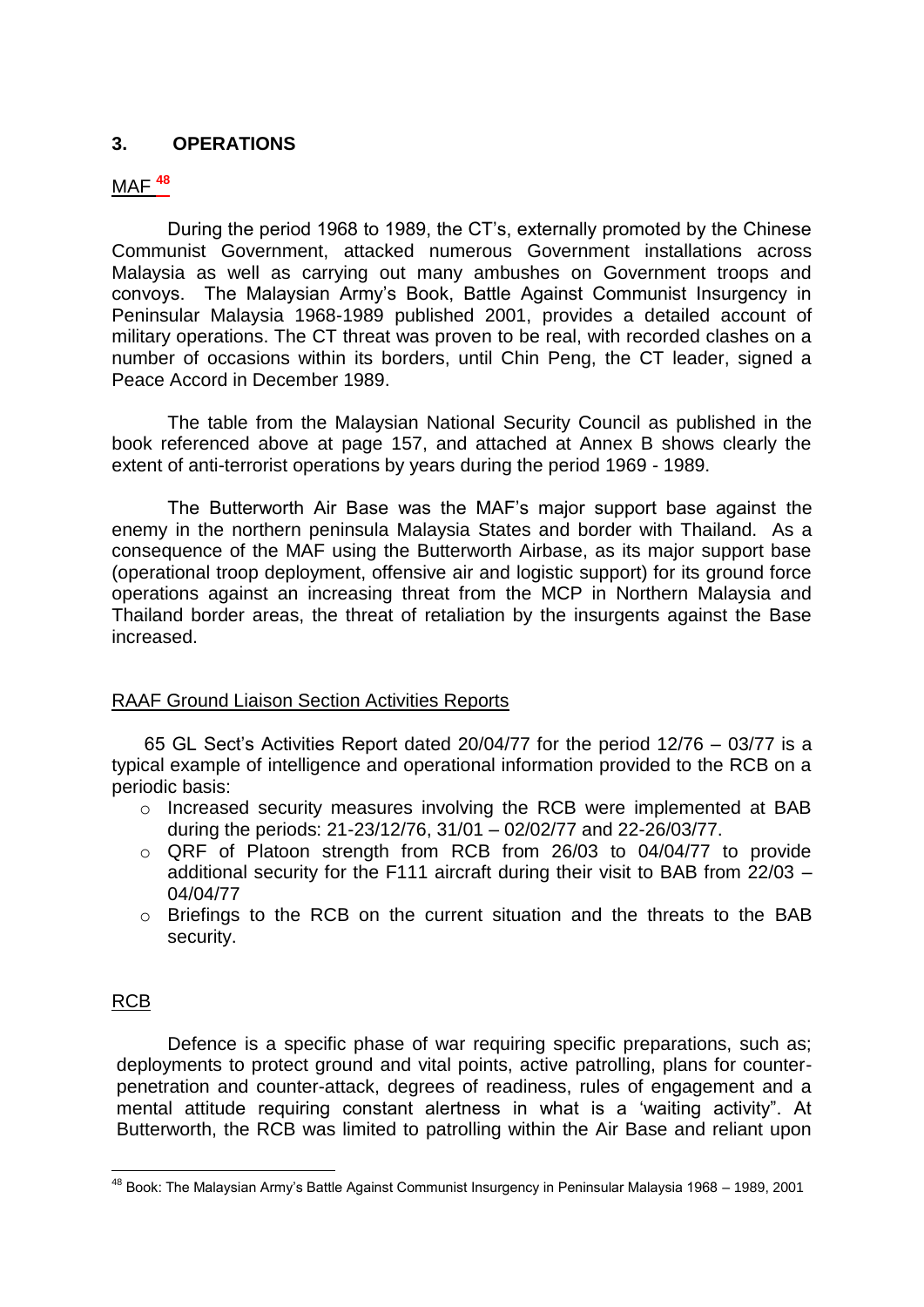the MAF for patrolling outside the Base. When required the RCB conducted clearing patrols outside the perimeter: on such occasions evidence of CT activity was identified.

Incidents that occurred in areas external to the Base increased the RCB's degrees of readiness required.

Our survey of RCB troops of different ranks and at different deployment periods concluded the following:

- 1. The primary task was security.
- 2. The threat was from CT sabotage, terrorist activities and armed attacks as described from various intelligence sources
- 3. Specific rules of engagement, degrees of weapon readiness for the QRF and the carriage of ammunition were ordered by the OC RAAF Air Base for protection of assets and personnel and were strictly applied.
- 4. There were specific incidents that heightened the levels of alert and required the deployment of the RCB's elements; QRF, Reserve platoon and company.
- 5. There were numerous incidents external to the Base in close proximity that incurred casualties to both the MAF, the Police and to the CTs
- 6. Contingency plans were in place for the RCB's security roles related to counter-penetration and counter-attack, evacuation and aircraft hijack.
- 7. The MAF made extensive use of the BAB for operations against the CTs.
- 8. The training role of exercising with the MAF did not occur prior to the 1980s, due to MAF's operational commitments. Thereafter, periodic exercises (Exercise Harangaroo) occurred prior to the relieving RCB taking up its role at **BAB.**
- 9. There was a real threat.
- 10. RCB's presence was a deterrent to a CT attack.

As intelligence briefings dictated, the BAB was subject to varying alert levels, "Red Letter Days". On these days the RCB was placed on full alert due to the increased threat. On some of these alerts the RCB was deployed into fighting weapon pits at the northern and southern ends of the runways beside the Air Base perimeter fence.

RCB's operations were defensive by direction and confined internally to the BAB. Its preparations against attack were conducted with the belief that an attack could occur at any time of the CT's choosing.

Although the BAB never came under a direct CT attack it does not negate the fact that the RCB was deployed under active service conditions to provide security (defence of Australian assets) from potential attacks. Its presence was a successful deterrent to a planned deliberate attack.

### **4. DETERRENCE**

Deterrence theory is a defensive strategy under which a Government builds up or maintains military forces and weapons to deter attack. This requires that a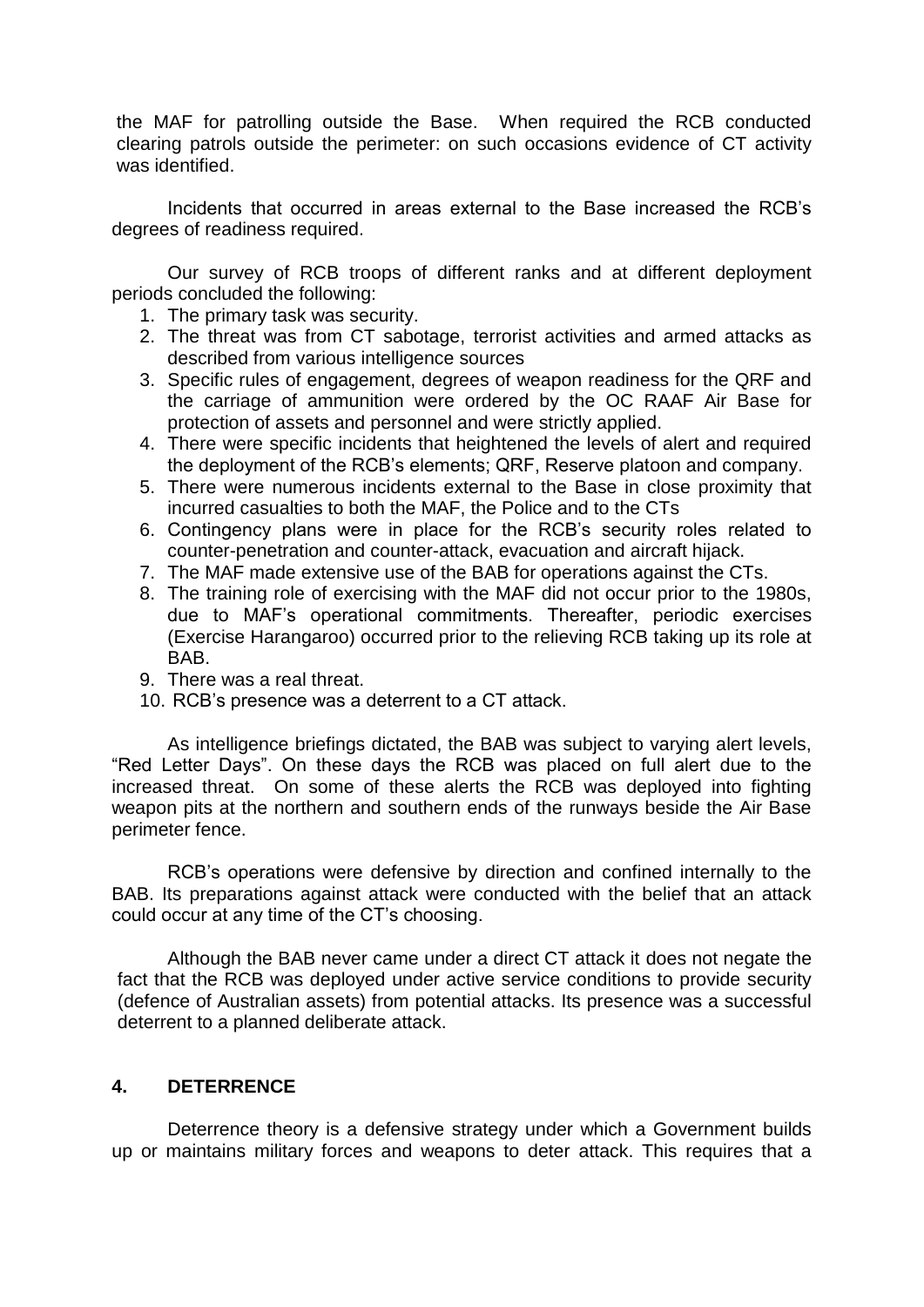potential aggressor be left in no doubt that they will suffer damage outweighing any possible gains from any aggression.

Tactically it is used by Armed Forces to deter attacks against it and its facilities. This in our view was the basis for the deployment of the RCB and its subsequent success.

### **5. RULES OF ENGAGEMENT (ROE)**

ROEs are a set of rules, jointly agreed and approved by the Australian Government and the Malaysian Government, to be used by our Forces when conducting operations in Malaysia.

In the CGS's Directive to the Officer Commanding Butterworth Company **<sup>49</sup>** is a summary of Sentries' Rights and Responsibilities in relation to Gazetted Protected Areas or Places and in Areas or Places Not Gazetted. In its para 4 it states:

 *"Sentries on duty in a Protected Area or Place may use force to arrest intruders even to the extent of causing death".*

The OC RAAF Butterworth's Directive to the OC RCB detailed its Rules of Engagement **<sup>50</sup>** as follows:

*"Application. The Rules are to be applied within the BAB regardless of curfew, periods of increased security, air defence exercises and time of day or night. All ranks operating within the BAB are to be aware of friendly national organisations which operate inside the BAB.*

- *1. Orders for Opening Fire. You may open fire at a person or persons only in the following circumstances:*
	- *a. If you are ordered to guard any building, vehicle being used as a dwelling or as a place of storage, or you are ordered to guard the occupants of, or any property contained in such building, vehicle,*  aircraft, tent you may open fire at any person who is in the act of *destroying or damaging by fire or explosives the building, vehicle, aircraft, or tent, or the property contained therein PROVIDED THAT THERE IS NO OTHER MEANS OF PREVENTING THE PERSON FROM CARRYING OUT THE ACT OF DESTRUCTION OR DAMAGE.*
	- *b. If you or any other person is illegally attacked in such a way as to give you reason to fear that death or grave bodily injury will result, you may open fire on the person carrying out the attack PROVIDED THAT THERE IS NO OTHER MEANS OF PREVENTING THE PERSON FROM CARRYING OUT THE ATTACK.*
- *2. Before opening fire you are to warn the person whom you intend to shoot of your intention to open fire unless he ceases his illegal act. You should use*

<u>.</u>

<sup>&</sup>lt;sup>49</sup> Directive: Chief of the General Staff to OC Butterworth Company Malaysia dated  $6<sup>th</sup>$  August 1973 – Annex A.

 $50$  Directive: OC RAAF Butterworth to OC RCB dated  $4<sup>th</sup>$  April 1978.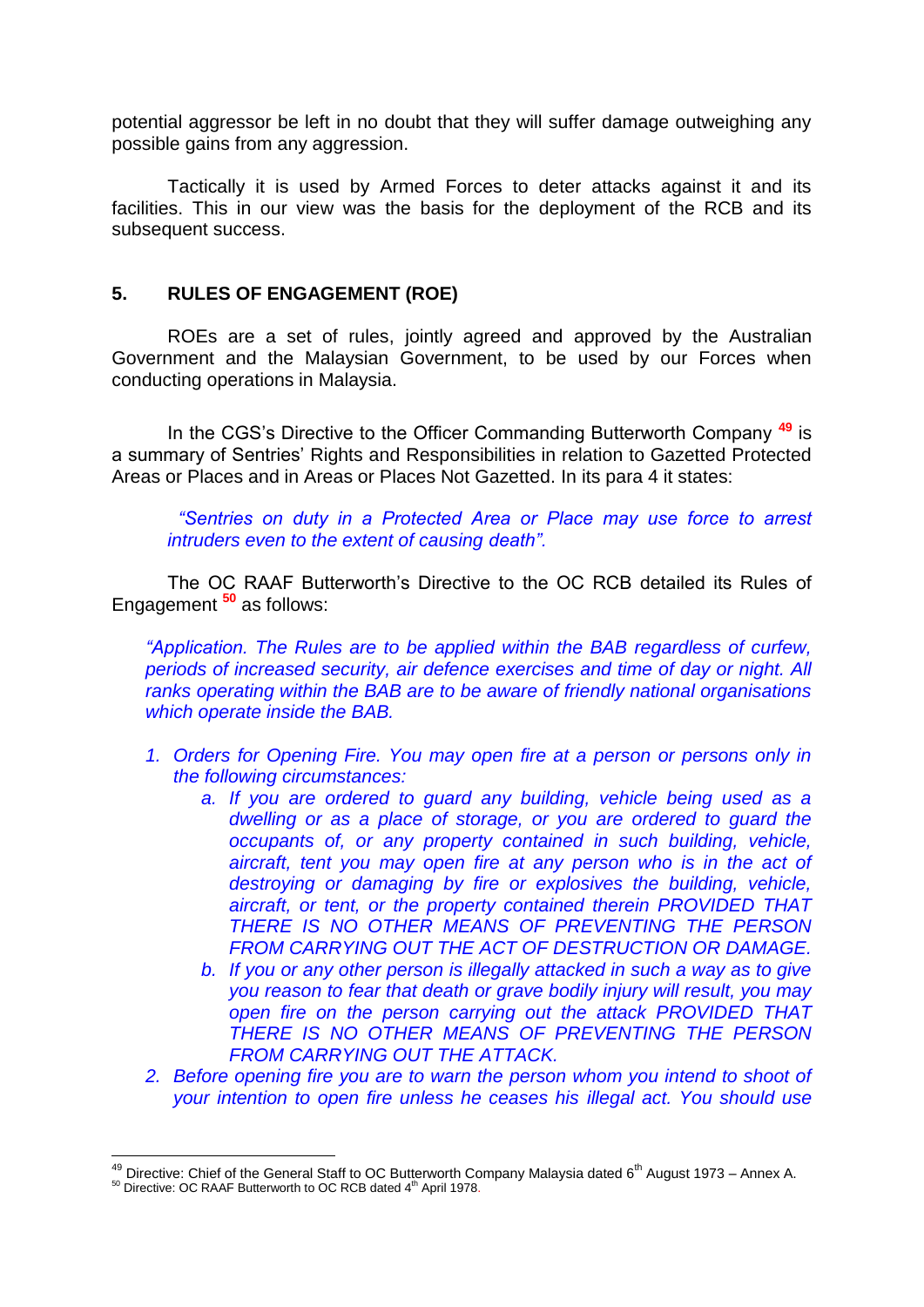*the challenge 'HALT OR I FIRE – BERHENTI ATAU SAYA TEMBAK', repeated three times.*

- *3. At all times, before opening fire you must remember:*
	- *a. If in doubt do not shoot*
	- *b. You must not fire unless this is the least force necessary to enable you to carry out the orders you have been given.*
	- *c. Shoot to wound and not to kill*
	- *d. Use the minimum number of rounds necessary*
	- *e. Your right to shoot ceases as soon as the necessity for protection has passed, i.e., if your first round wounds the person so that he can no longer continue the act which caused you to open fire, you are not to shoot him again.*
- *4. You are to take careful note of the fact that your right to shoot ceases at the airbase boundary fence. You are not to shoot at a person on the other side of the fence."*

These ROEs also applied when conducting other activities external to the Base such as range practices, convoy movement, watermanship training and jungle training at Paluada. These basic ROE were varied depending on the specific tasks.

Although defensive in nature it did provide for an armed response to shoot to wound. The ROE and reference to shooting was required to be published in Unit Routine Orders when the RCB arrived and thereafter monthly.

There was a perception by the RCB troops that to defend the Base would incur actions to defeat any attack by the CTs.

Defence is a specific phase of war requiring specific preparations, such as; deployments to protect ground and vital points, active patrolling, plans for counterpenetration and counter-attack, degrees of readiness, rules of engagement and a mental attitude requiring constant alertness in what is a 'waiting activity'.

In the event of a deliberate planned attack on the BAB there was an expectation that the RCB would be called upon to engage in a clearly warlike activity and that its ROEs would be varied to order a lethal response against the attacking force.

We understand that the RCB's ROE are not dissimilar to those used in current operational deployments.

## 6. **EXPECTATION OF CASUALTIES**

As with any operational deployment into a country where its Armed Forces are on active service against a known enemy, there is an inherent expectation of casualties.

At Butterworth there was an incurred danger in the RCB deployment arising from potential enemy actions against the MAF at Butterworth and the RCB by its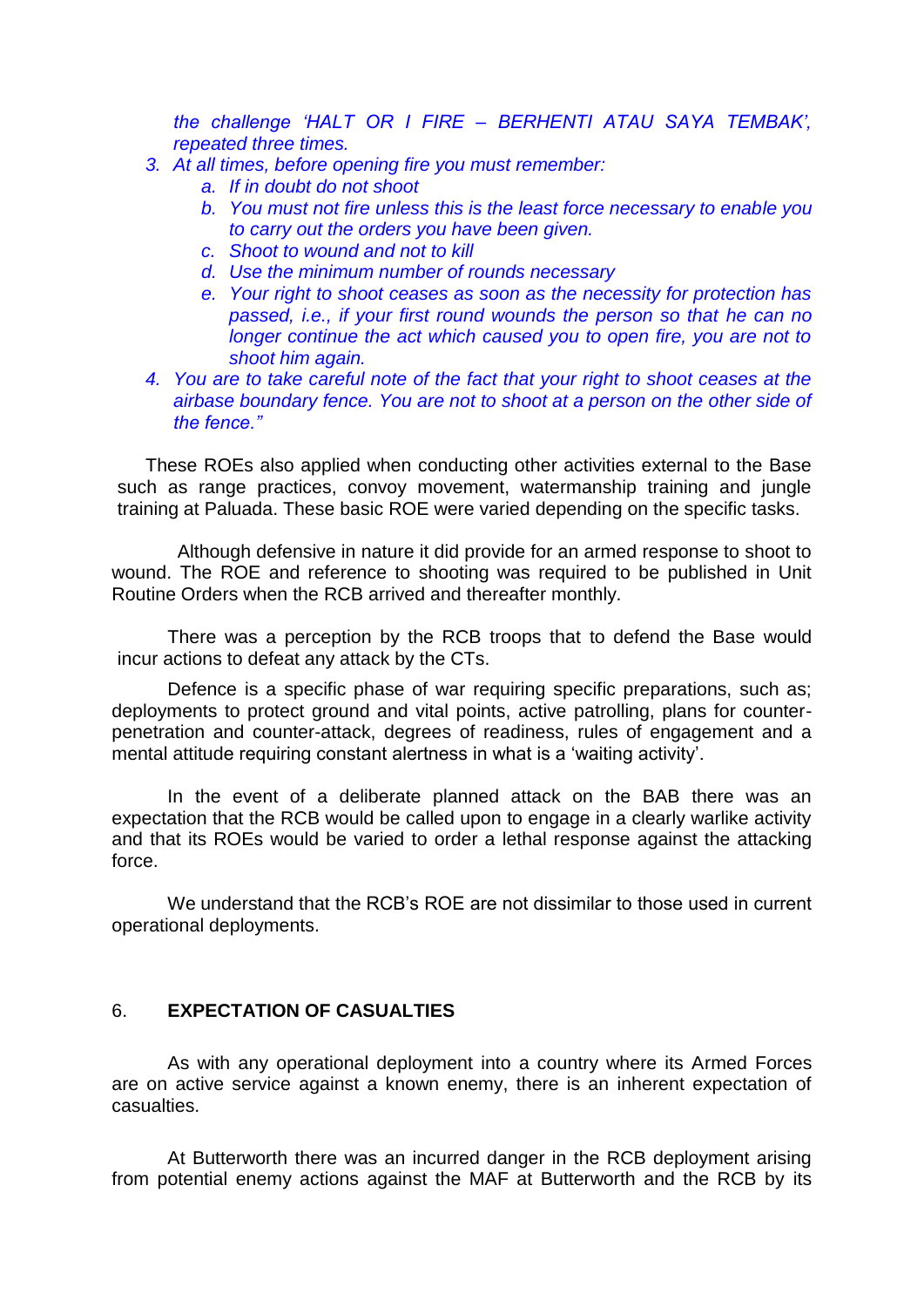associated presence. Any attack on the BAB itself would not have distinguished between the different nations' forces present. All troops faced an objective danger and all incurred danger due to the nature of their role.

Within the RCB there was a real perception and expectation that any enemy actions against the Base would result in casualties.



**RCB Casualty evacuation training at Butterworth - 1974**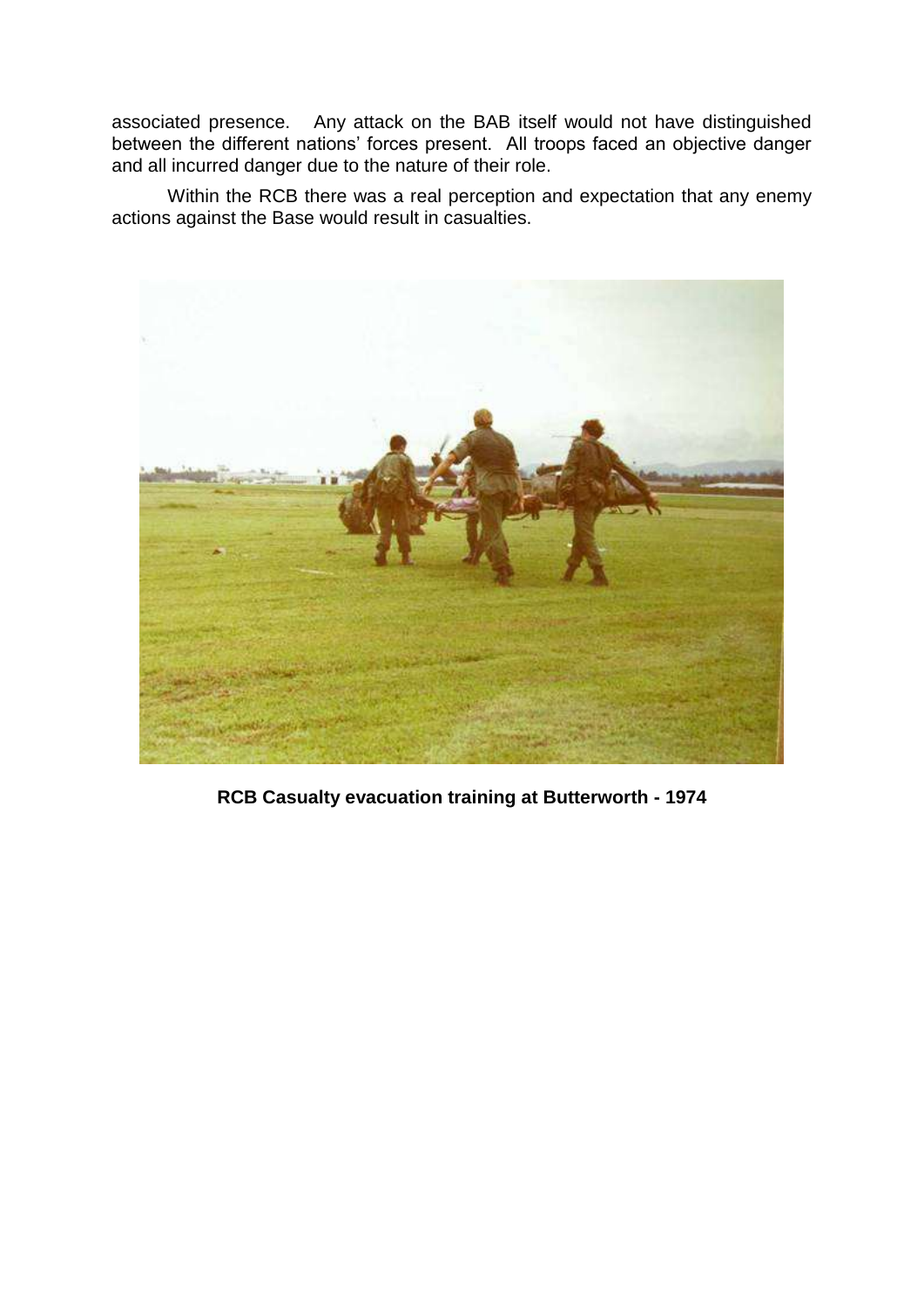## **PART 4 REBUTTAL PREVIOUS REVIEW DENIALS**

In this Part we present counters to each reason, previously presented by the Government's Reviews **<sup>51</sup> <sup>52</sup> <sup>53</sup> ,** and the Department of Veterans' Affairs, to refuse our claims.

The Review of Veterans' Entitlements, 2003 – Clarke Report, **<sup>54</sup>** concluded that:

*14.138. "No evidence was found that service in SEA currently established as peace time service should be considered warlike. No operational area was prescribed, no specific armed enemy threat was present and there were no*  rules of engagement to pursue specific military objectives. Although the *service occurred overseas, it could equally well have been performed as part of peacetime activities in Australia. The Committee understands that peacetime service, whether rendered in Australia or overseas, can at times be arduous and even hazardous. However, on its own, this is not enough to warrant its consideration as operational or qualifying service for benefits under the VEA".*

*14.139. " …. neither warlike nor non-warlike service was rendered in Malaysia or Singapore immediately following the cessation of Confrontation on 11th August 1966, or subsequently in Butterworth under the FPDA or ANZUK".*

*In arriving at these conclusions it reported:*

- *14.135. "Because of a residual presence of CT under the leadership of Chin Peng in Malaysia, and the continued presence of two RAAF fighter squadrons and support forces at Butterworth, the Commonwealth Government decided to assist in Base security by deploying an infantry company known as RCB to the Base in 1970. The RCB was deployed to be a ready reaction force to counter any major insurgency at the Base".*
- 14.136. *"The RCB's tasks were infantry training and after-hours patrolling of the perimeter of the Base, thereby contributing to Base security in conjunction with the Malaysian security forces, the RAAF air field defence guards and RAAF police dogs. Its rules of engagement were protective only. Although there is no doubt that the RCB was involved in armed patrolling to protect Australian assets, it is clear that training and the protection of AS assets are normal peacetime garrison duties*".

*14.137. "Essentially the prime aim of the FPDA was to provide regional security and stability, and forces were pre-positioned to do so. These include RAN fleet units. However, like the activities of FESR* 

<u>.</u>

<sup>&</sup>lt;sup>51</sup> 1993/94 Committee of Inquiry into Defence and Defence Related Awards (CIDA) – Gration Report.

<sup>52</sup> 1999/2000 Review of Service Entitlement Anomalies in Respect of South East Asian Service 1955 – 75 (Mohr Review).

<sup>53</sup> 2002/2003 Independent Review of Veteran's Entitlements – (Clarke Report).

 $54$  Ibid.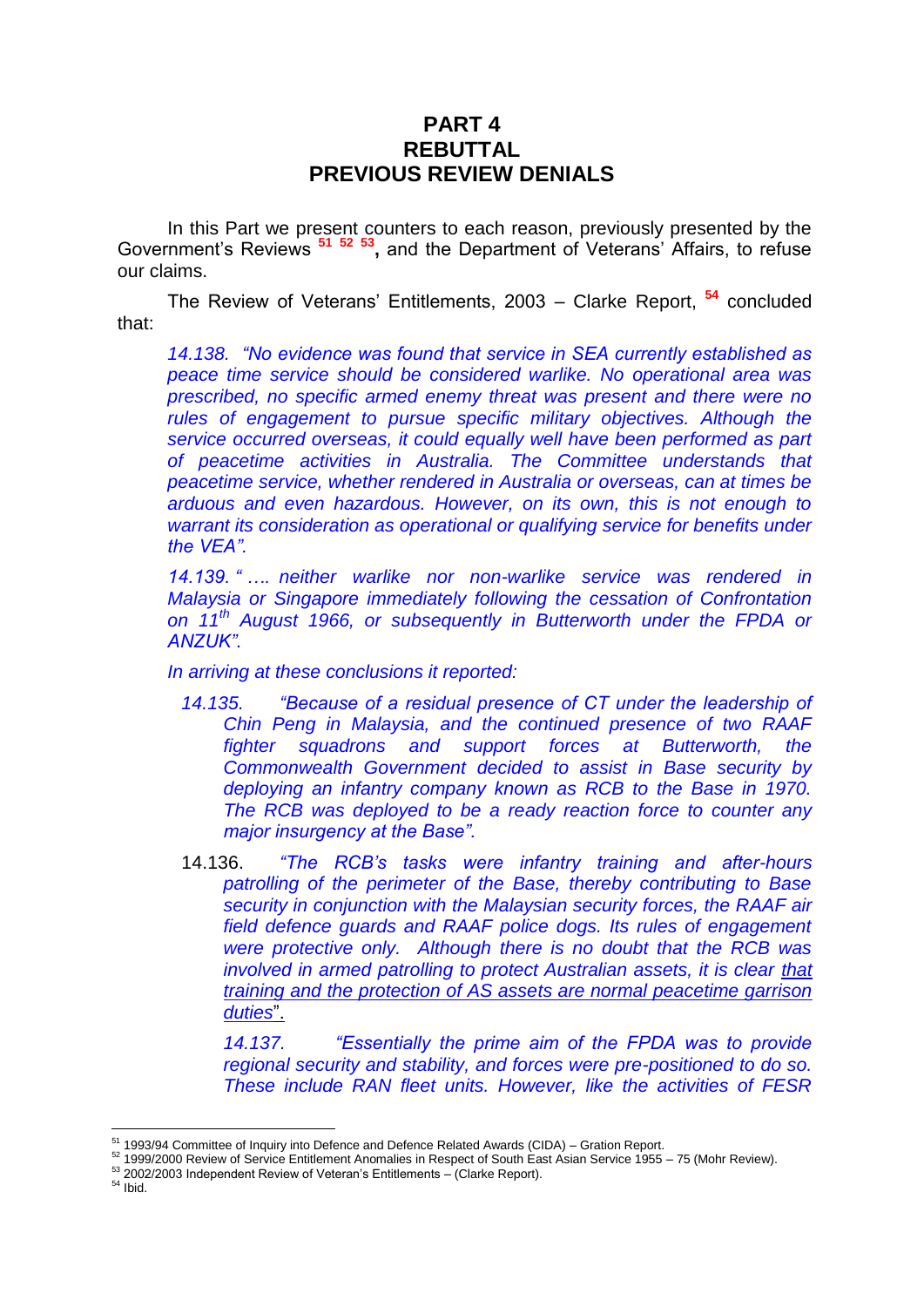*forces not involved in warlike conflicts such as the Malayan Emergency and Indonesian Confrontation, the activities of forces assigned to ANZUK were peacetime operations and training, without active rules of Engagement, military objectives, or threat from enemy action".* 

*" It recommended that no further action be taken in respect of peace time service:*

- *At Butterworth after the cessation of Confrontation and*
- *With ANZUK after the cessation of Confrontation."*

At Annex C we comment on each of the Report's conclusions and DVA's correspondence denials.

### **CIDA PRINCIPLES**

In the CIDA Report of March 1994,**<sup>55</sup>** the Committee of Inquiry established a set of principles to act as a quide when considering whether particular military service is deserving of an award. Of Principles 3,8, 9 and 10 relating to RCB service, the key principle is Principle 3.

 *"To maintain the inherent fairness and integrity of the Australian system of honours and awards care must be taken that, in recognising service by some, the comparable service of others is not overlooked or degraded".*

We consider it appropriate to test Principle 3 by comparing RCB service to the approved "warlike" service rendered in Ubon, Thailand, 1965 – 1968, because of the nature of both deployments, protection of Australian assets in a real threat environment.

The review regarding Ubon **<sup>56</sup>** concluded that although no actual engagements with an enemy occurred, the Airfield Defence Guards (ADG) were *"armed for combat and had been told by those who knew more of the situation that danger did exist and they must hold themselves in readiness to meet it, not at some indeterminable time, but at five minutes notice"*. The ground troops were issued "rules of engagement" (ROE) and were able to defend themselves in the case of attack. This is similar to the situation with the RCB at Butterworth.

#### RCB Comparison with Ubon

Differences are:

- 1. Malaysia was involved in its Emergency with a known enemy, the CPM/CTO. The MAF were on active service whereas Thailand's Military Forces were not.
- 2. The BAB was a major operational support base for the MAF ground and air operations against the CT base areas less than 100kms from it. As such it was a potential target. Ubon was an air support base only for US air operations in Vietnam.

<sup>1</sup> <sup>55</sup> 1993/94 Committee of Inquiry into Defence and Defence Related Awards (CIDA) – Gration Report.

<sup>56</sup> 1955-75 Review of Service Entitlement Anomalies in Respect of South East Asian Service – Mohr Report.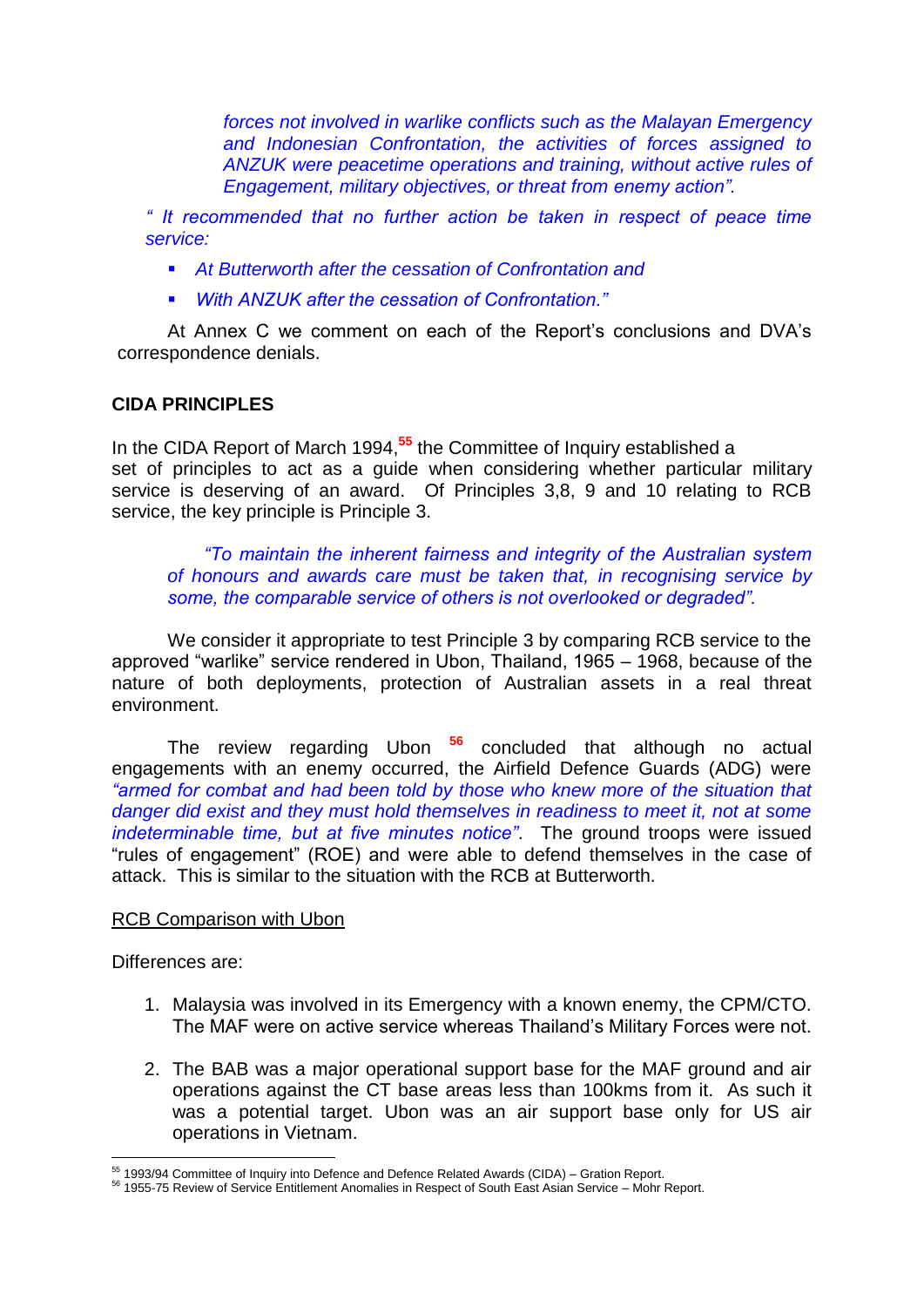- 3. Incidents did occur between Australian soldiers and the CT insurgents.  $5758$
- 4. Although the role of the RCB was the provision of security within the perimeter of the Base it was expressly excluded from external security because that was the MAF's responsibility. When required, the RCB conducted clearing patrols outside the perimeter: on such occasions evidence of CT activity was identified.

Similarities are:

- 1. RCB's ground troops were issued active rules of engagement in order to conduct their security role and to defend themselves against any attack.
- 2. The Butterworth Airbase was also used to support operations in South Vietnam however, this was never publicly acknowledged, as Malaysia did not want to be seen as having any involvement in that conflict. **<sup>59</sup>**
- 3. Butterworth also was subject to different alert levels, which were indicated by "Red Letter Days" in which the RCB were placed on full alert due to the known threat increasing as the intelligence briefings dictated. At some of these alerts the RCB were deployed for additional security into fighting weapon pits at the northern and southern ends of the runways beside the Air Base perimeter fence.



**RAAF Flight-Line Butterworth 1979**

<sup>&</sup>lt;u>.</u>  $57$  Letter: Dr Allan Hawke Secretary to Defence to Mr Chris Duffield dated  $4<sup>th</sup>$  September 2000.

<sup>&</sup>lt;sup>58</sup> Document: Australian Defence Headquarters Minute PE 2000-34836 Pt 1 CDF 249/01 dated 18<sup>th</sup> April 2001.

Recommendations of the Review of Service Entitlements in Respect of the Royal Australian Air Force and Rifle Company

Butterworth Service 1971-1989.<br><sup>59</sup> Letter: Mr J.R. Rowland, Australian High Commissioner in Malaysia to the Secretary of the Department of Foreign Affairs and to the Secretary of the Department of Defence dated  $21<sup>st</sup>$  July 1971, paragraph six.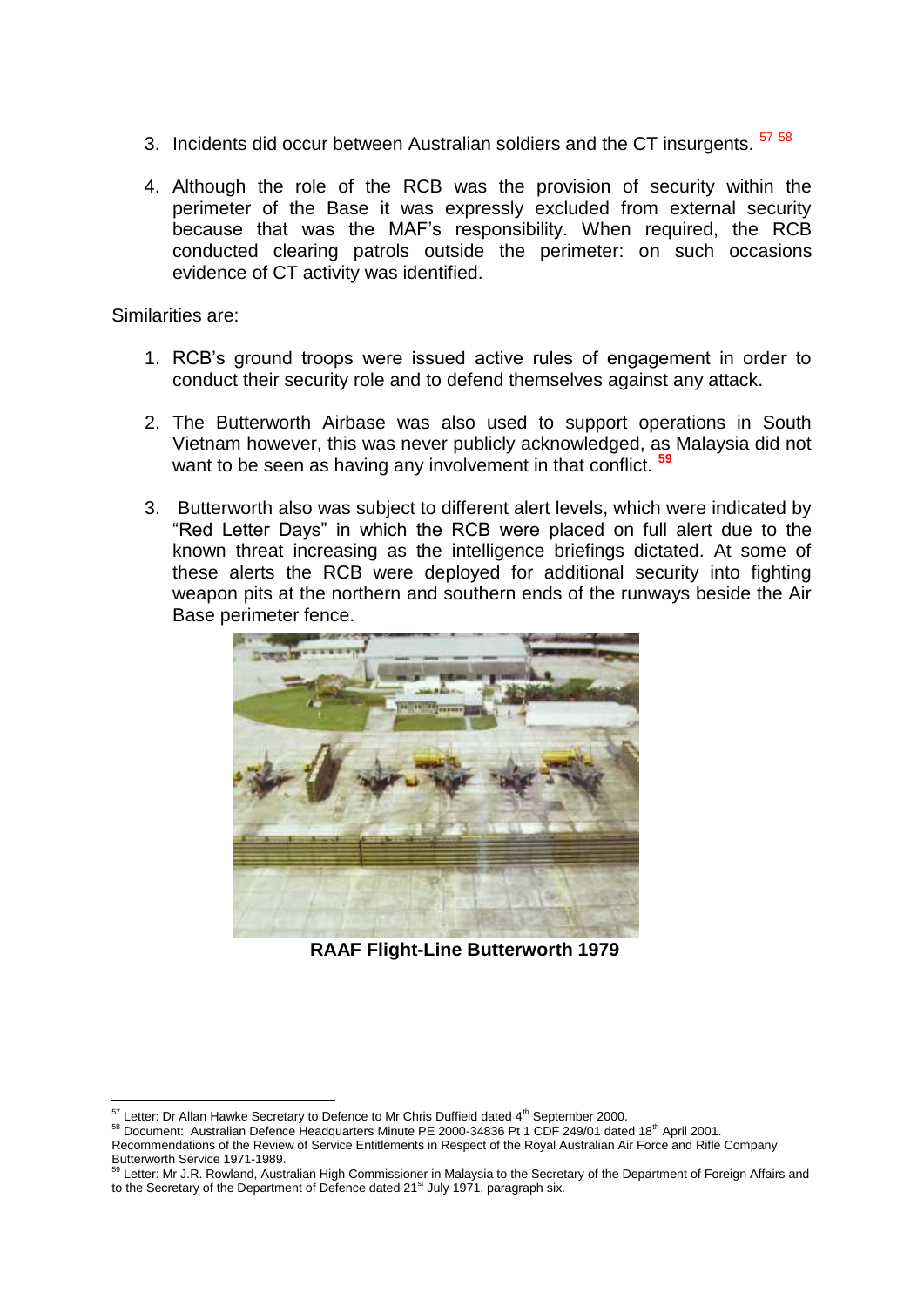## **PART 5**

# **CONCLUSIONS**

RCB service at Butterworth during the  $2<sup>nd</sup>$  Malaysian Emergency against the CTs (1970 – 1989) is warlike service because it meets the Australian Government's established criteria in that:

- Its role was operational: the protection (defence) of Australian assets at the BAB in an environment where Malaysia owned and used the Base as a major support facility in its operations against the CTs.
- There was a real threat to the MAF at BAB and by our associated presence to the Australian assets and the RCB.
- The rules of engagement existed and were specific to the task. In any attack on the BAB it was expected that that the ROE would be expanded to allow for lethal force.
- In executing its defensive role there was a real perception and expectation that any enemy actions against the BAB would result in casualties.

It is inconceivable to believe that the Australian Government would have deployed its defence forces on such a role without a risk assessment that identified the BAB would not be attacked at some time given the Communists success in Vietnam and the Chinese and Vietnamese support of the CPM/CTO.

We believe it is wrong not to recognise warlike service to the RCB, which was deployed, into a country where there was a real threat from a resurgent enemy and whose Armed Forces were on active service against it.

Previous reviews have been flawed by insufficient in-depth research and understanding of the Australian Government's importance of regional security in the SEA Area at that time against an insurgent threat supported by China and Vietnam, the significance of its forward base policy at Butterworth and its continued willingness to have the RCB deployed as security in that threat environment.

RCB service was not peacetime service.

The fact that, an ASM was awarded for RCB service from the Defence Department's 2001 Internal Review, would refute the 1994 Gration Report 's conclusion that RCB service was peacetime service only and suggests that the 2003 Clarke Report's conclusion was also in error.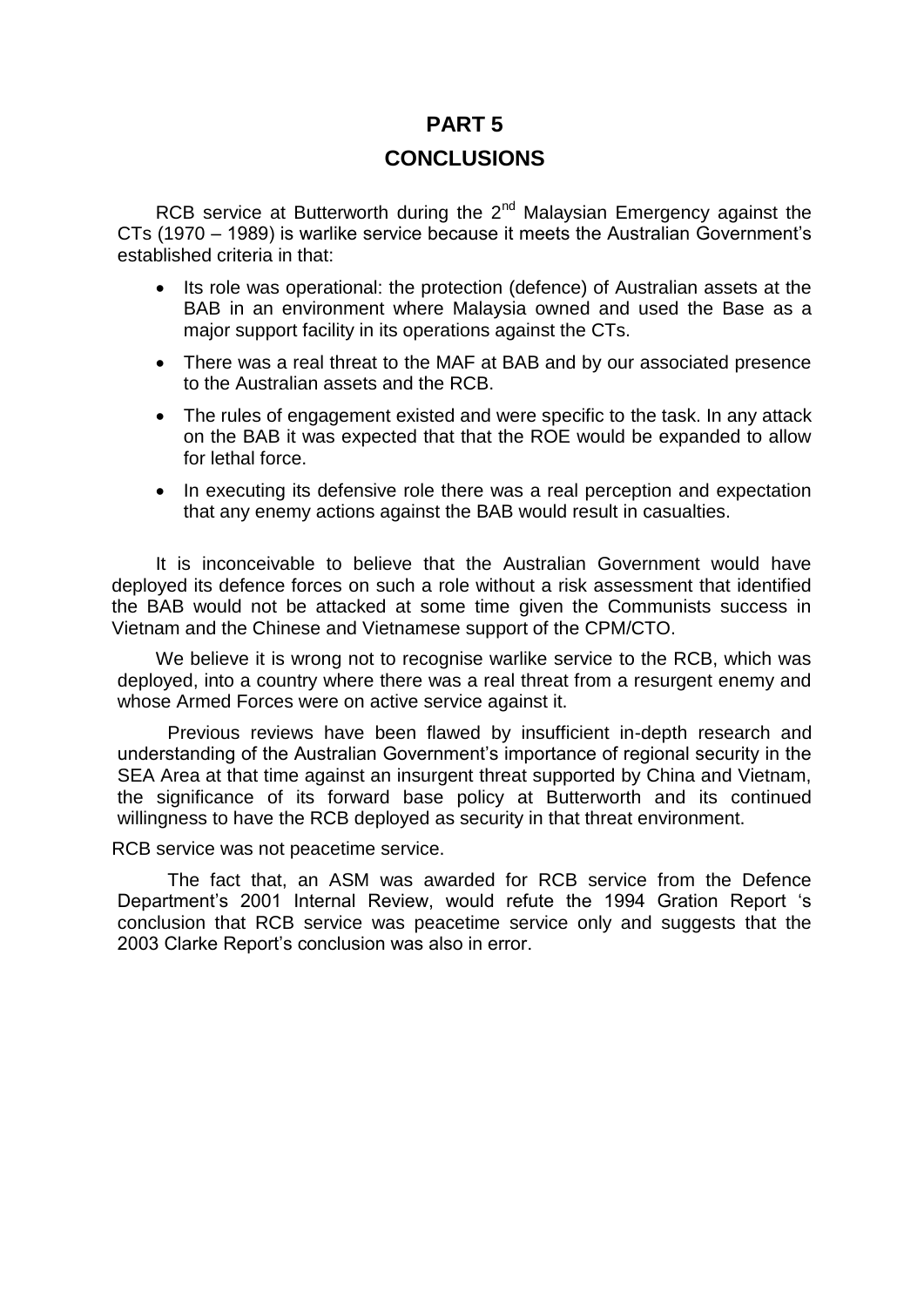# **PART 6**

# **RECOMMENDATIONS**

- 1. That the Minister for Defence authorise a review of RCB service 1970-1989 to consider the substance of our claim for reclassification of its service from peacetime to warlike.
- 2. If our claim is substantiated that you approve entitlements to:
	- a. Qualifying service for VEA entitlements, and have the BAB declared under the Defence Act an active service area.
	- b. Australian Active Service Medal (AASM) with clasp Malaysia.
	- c. Returned from Active Service Badge (RASB), and
	- d. General Service Medal 1962, with clasp Malaysia for those who served in RCB until 14<sup>th</sup> February 1975.

Robert Cross Chairman RCB Review Group Committee, comprising Chris Duffield Phil Oyston Ken Rundell OAM Stan Hannaford, and its many RCB supporters.

- Annexes: A. Air Base Butterworth Defence Plan and Key Points.
	- B. MAF Operational Results.
	- C. Rebuttals.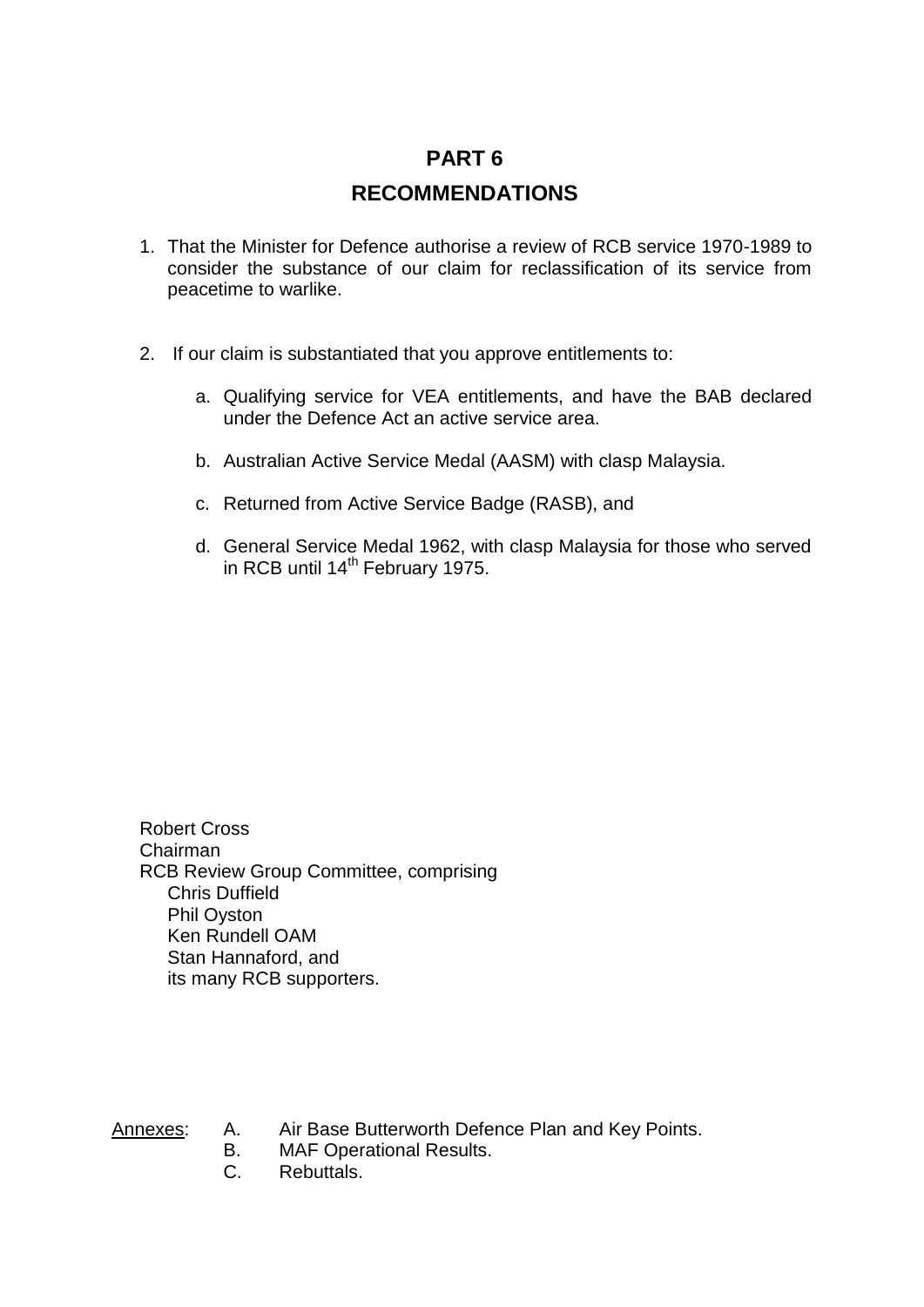**ANNEX A**



# **AIR BASE BUTTERWORTH DEFENCE PLAN KEY POINTS**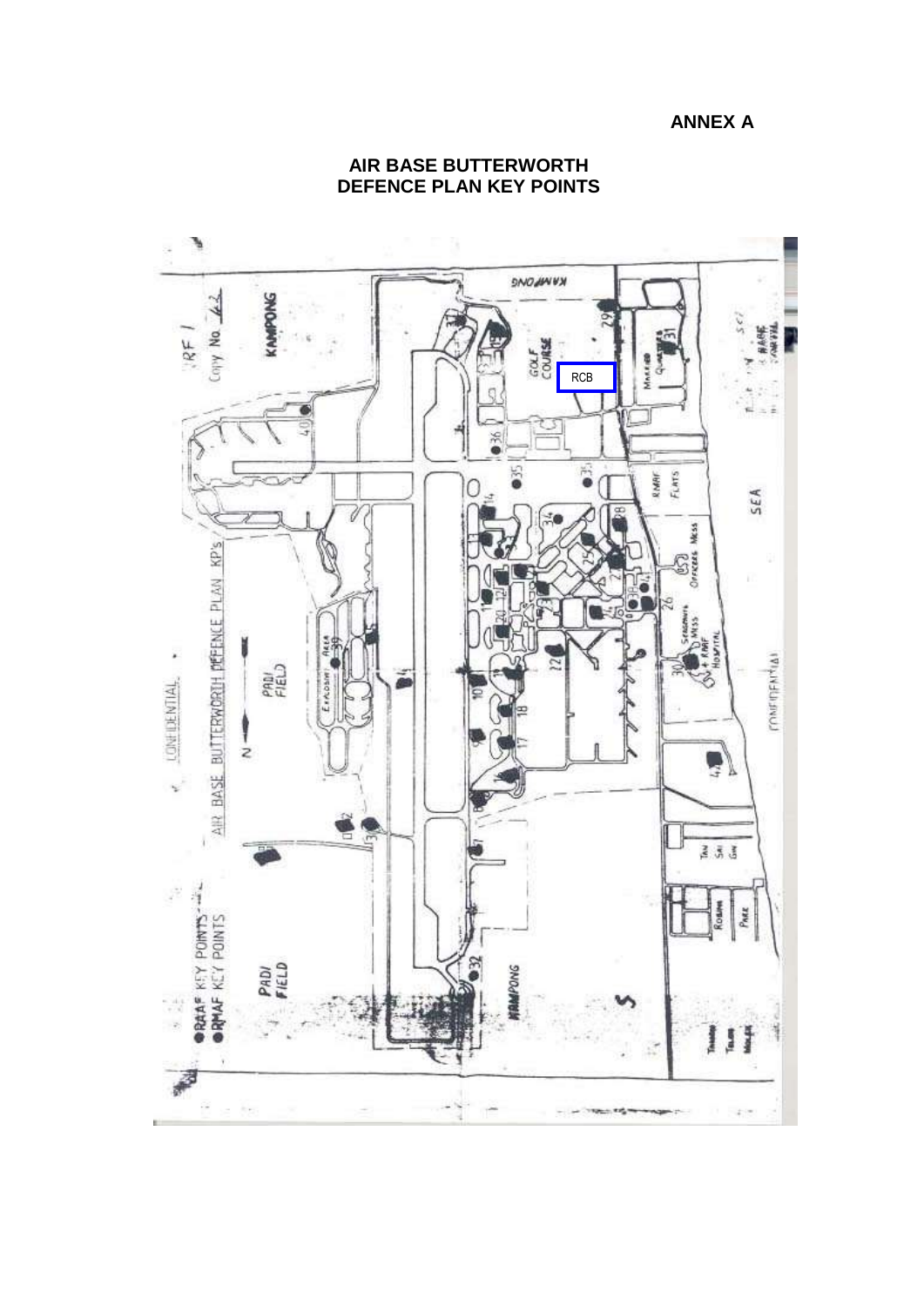# **A-2 KEY POINTS**

|  | (Refer to Diagram above) |  |
|--|--------------------------|--|
|--|--------------------------|--|

| <b>KP-RAAF</b>  | <b>DESCRIPTION</b>                      | <b>BLD NO</b> | <b>GRID</b>        |
|-----------------|-----------------------------------------|---------------|--------------------|
| 1               | <b>SSB RECEIVERS</b>                    | 123B&C        | 6P                 |
| $\overline{2}$  | SURVEILLANCE RADAR                      | 123D          | 7N                 |
| $\overline{3}$  | <b>TACAN</b>                            | 123K          | 7M                 |
| $\overline{4}$  | <b>PAR</b>                              | 123E          | 11M                |
| $\overline{5}$  | <b>SUB STATION P</b>                    | 75/30A        | 12M                |
| $\,6\,$         | <b>DELETED</b>                          |               |                    |
| 7               | <b>MISSILE PREPARATION BAY</b>          |               |                    |
| $\overline{8?}$ | <b>MISSILE STORAGE</b>                  | 92            | 8J                 |
| 10              | 3 SQN AIRCRAFT                          | <b>APRON</b>  | 10J 11J            |
| 11              | 92 WGDET AIRCRAFT                       | <b>APRON</b>  | $12J$ 13J          |
| $\overline{12}$ | 3 SQN HANGAR                            | 51            | 13J                |
| $\overline{13}$ | <b>TOWER &amp; OPERATIONS</b>           | 54            | 14J                |
| 14              | <b>SAR HELICOPTER</b>                   | 54D           | 15J                |
| $\overline{15}$ | <b>OXYGEN PRODUCTION PLANT</b>          | 63B           | 19J                |
| 16              | NO 1 FUEL INSTALLATION                  | 47            | 8J                 |
| $\overline{19}$ | NO 2 FUEL INSTALLATION                  | 47C           | 11J                |
| $\overline{20}$ | 3 SQN MAINTENANCE HANGAR                | 50            | 12J                |
| 21              | <b>GROUND DEFENCE OPERATIONS CENTRE</b> | 56            | 14H                |
| 22              | <b>MT COMPOUND</b>                      | 45            | 11G, 12G           |
| 23              | <b>CENTRAL EQUIPMENT STORE</b>          | 59            | 13H                |
| 24              | RAAF/RMAF SWITCHBOARD                   | 58E           | 12F, 13F           |
| 25              | AIR MOVEMENTS APRON                     | <b>APRON</b>  | 14G                |
| 26              | RAAF RADIO BUTTERWORTH                  | 19            | 13E                |
| $\overline{27}$ | ARMOURY, SAA LOCKUPS& WATER TOWERS      | 65/69         | 14F                |
| $\overline{28}$ | CENTRAL EMERGENCY POWER HOUSE           | 74            | 15F                |
| 29              | ELECTRICAL DISTRIBUTION CENTRE G        | 78L           | 20F                |
| 30              | 4 RAAF HOSPITAL POWER, WATER &          |               | 10D                |
|                 | <b>PHARMACY</b>                         |               |                    |
| 31              | PUMP STATION, RESERVOIR & WELLS         | 80            | 19D                |
| 42              | <b>RAAF TRANSMITTERS</b>                |               |                    |
| <b>KP-RMAF</b>  |                                         |               |                    |
| 9               | <b>RMAF AIRCRAFT</b>                    | <b>APRON</b>  | 8J, 9J             |
| 17              | RMAF MAINTENANCE HANGAR                 | 49            | 9H, 9J             |
| 18              | RMAF MAINTENANCE HANGAR                 | 48            | 10H, 10J           |
| $\overline{32}$ | <b>SUB-STATION 'K'</b>                  | 87D           | $\gamma$           |
| $\overline{33}$ | <b>SUB-STATION 'N'</b>                  | 56D           | 14J, 15J           |
| 34              | <b>FUEL INSTALLATION</b>                | 77            | 15G                |
| $\overline{35}$ | <b>VISITING &amp; RMAF AIRCRAFT</b>     |               | 16H, 16G           |
| $\overline{36}$ | <b>HELICOPTERS</b>                      |               | 17G, 17H, 17J      |
| $\overline{37}$ | <b>STANDBY BAYS</b>                     | 111AB         | 20K                |
| 38              | <b>POWER SUPPLY</b>                     | 20            | 13E                |
| 39              | <b>EXPLOSIVES AREA</b>                  |               | 9M, 9N, 10M, 10N,  |
|                 |                                         |               | 11M, 11N, 12M, 12N |
| 40              | MIADS/ADOC & 1ADC                       |               | 170, 17F, 17Q      |
| 41              | <b>RMAF ARMOURY</b>                     | <b>18C</b>    | 13E                |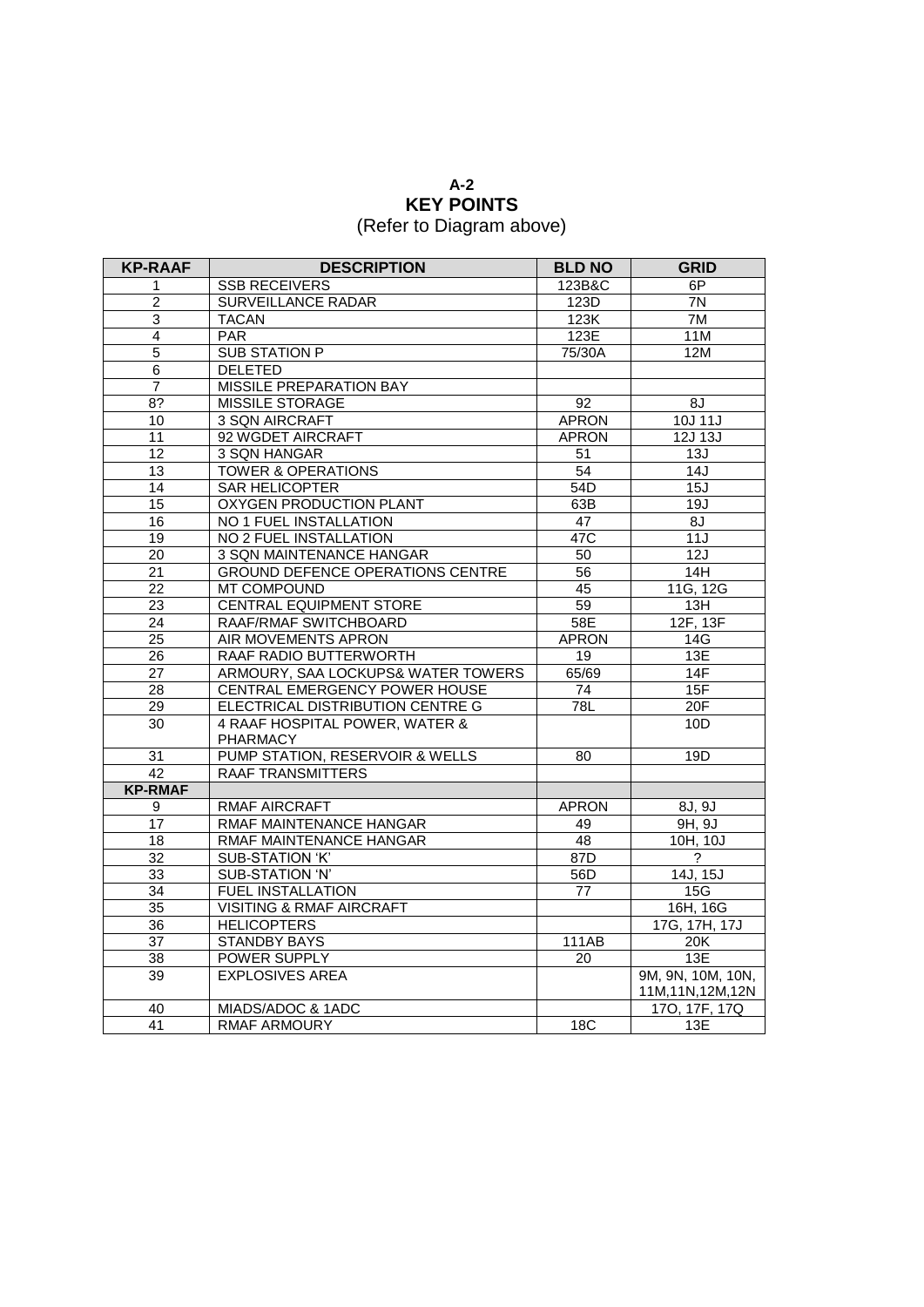## **MAF OPERATIONAL RESULTS**

|             |                | <b>CTs</b>      |                    |                  | <b>SECURITY FORCES</b> |            |                  |
|-------------|----------------|-----------------|--------------------|------------------|------------------------|------------|------------------|
| <b>YEAR</b> | <b>KIA</b>     | <b>Captured</b> | <b>Surrendered</b> | <b>TOTAL</b>     | <b>KIA</b>             | <b>WIA</b> | <b>TOTAL</b>     |
| 1969        |                |                 | $\mathbf{1}$       | 1                | 6                      | 22         | 28               |
| 1970        | 9              | $\overline{2}$  | 5                  | 16               | 13                     | 28         | 41               |
| 71          | 9              | 1               | 3                  | 13               | 9                      | 35         | 44               |
| 72          | 1              | 1               | $\overline{2}$     | 4                | 4                      | 17         | 21               |
| 73          | 8              | 0               | $\mathbf{1}$       | $\boldsymbol{9}$ | $\overline{4}$         | 19         | 23               |
| 74          | 41             | 8               | 10                 | 59               | 3                      | 38         | 41               |
| 75          | $\overline{7}$ | 1               | 5                  | 13               | 33                     | 150        | 183              |
| 76          | 16             | 10              | 19                 | 45               | 3                      | 6          | $\boldsymbol{9}$ |
| 77          | 23             | 28              | 27                 | 78               | 13                     | 85         | 98               |
| 78          | 15             | 5               | 8                  | 28               | 14                     | 124        | 138              |
| 79          | 26             | $\overline{7}$  | 9                  | 42               | 15                     | 80         | 95               |
| 80          | 17             | 0               | $\mathbf{1}$       | 18               | 12                     | 27         | 39               |
| 81          | 6              | 3               | 18                 | 27               | 9                      | 34         | 43               |
| 82          | 4              | 0               | $\mathbf{1}$       | $5\phantom{1}$   | $\overline{2}$         | 38         | 40               |
| 83          | 10             | 0               | 3                  | 13               | 5                      | 23         | 28               |
| 84          | 5              | $\mathbf 0$     | 1                  | $6\phantom{1}6$  | 5                      | 40         | 45               |
| 85          | $\mathbf 0$    | 0               | $\mathbf 0$        | $\bf{0}$         | 3                      | 23         | 26               |
| 86          | 6              | 0               | 2                  | 8                | 1                      | 28         | 29               |
| 87          | $\overline{7}$ | $\overline{2}$  | $\mathbf 0$        | $\boldsymbol{9}$ | 1                      | 28         | 29               |
| 88          | $\overline{2}$ | 82              | $\mathbf{1}$       | 85               | $\Omega$               | 8          | 8                |
| 89          | $\mathbf 0$    | 0               | $\mathbf 0$        | $\bf{0}$         | 0                      | 1          | 1                |
| TOTAL 212   |                | 150             | 117                | 479              | 155                    | 854        | 1009             |

| <b>ACTIVITIES</b> |                |                |                                |     |                | <b>FINDINGS</b>    |               |              |
|-------------------|----------------|----------------|--------------------------------|-----|----------------|--------------------|---------------|--------------|
| <b>YEAR</b>       | <b>Clashes</b> |                | Incidents Movement TOTAL Camps |     |                | <b>Rest Places</b> | <b>Caches</b> | <b>TOTAL</b> |
| 1969              | $\mathbf 0$    | 5              | 83                             | 88  | $\mathbf 0$    | 18                 | $\mathbf 0$   | 18           |
| 1970              | 11             | 18             | 192                            | 221 | 6              | 25                 | 2             | 33           |
| 71                | 17             | 13             | 316                            | 346 | $\overline{7}$ | 46                 | 12            | 65           |
| 72                | 8              | 11             | 18                             | 37  | 14             | 34                 | 37            | 85           |
| 73                | 16             | 22             | 181                            | 219 | 17             | 50                 | 76            | 143          |
| 74                | 34             | 63             | 377                            | 474 | 25             | 86                 | 48            | 159          |
| 75                | 22             | 76             | 323                            | 421 | 34             | 117                | 35            | 186          |
| 76                | 41             | 168            | 571                            | 780 | 25             | 83                 | 53            | 161          |
| 77                | 31             | 35             | 285                            | 351 | 17             | 58                 | 32            | 107          |
| 78                | 60             | 116            | 396                            | 572 | 89             | 84                 | 36            | 209          |
| 79                | 54             | 64             | 449                            | 567 | 58             | 102                | 52            | 212          |
| 80                | 36             | 33             | 362                            | 431 | 53             | 81                 | 32            | 166          |
| 81                | 16             | 32             | 314                            | 362 | 18             | 28                 | 11            | 57           |
| 82                | 36             | 42             | 249                            | 327 | 19             | 32                 | 9             | 60           |
| 83                | 15             | 34             | 171                            | 220 | 22             | 43                 | 20            | 85           |
| 84                | 18             | 32             | 105                            | 155 | 18             | 36                 | 11            | 65           |
| 85                | 3              | 14             | 142                            | 159 | 18             | 45                 | 10            | 73           |
| 86                | 9              | 3              | 136                            | 148 | 38             | 56                 | 68            | 162          |
| 87                | 10             | 6              | 35                             | 51  | 40             | 73                 | 40            | 153          |
| 88                | 2              | $\overline{7}$ | 55                             | 64  | 12             | 34                 | 13            | 59           |
| 89                | 0              | $\overline{2}$ | 8                              | 10  | 10             | 21                 | 4             | 35           |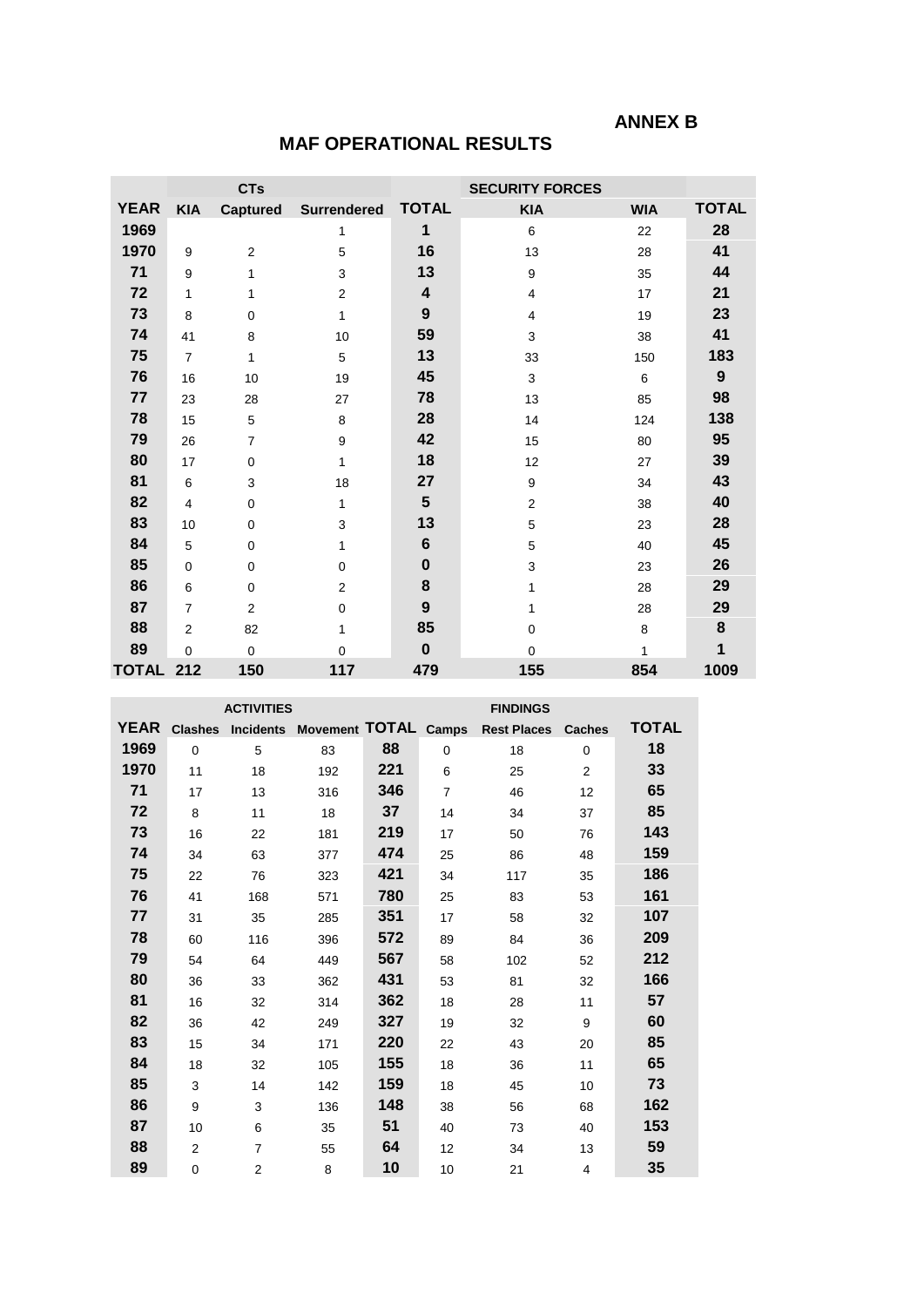|  |  |  | TOTAL 439 796 4768 6003 540 1152 601 2293 |  |
|--|--|--|-------------------------------------------|--|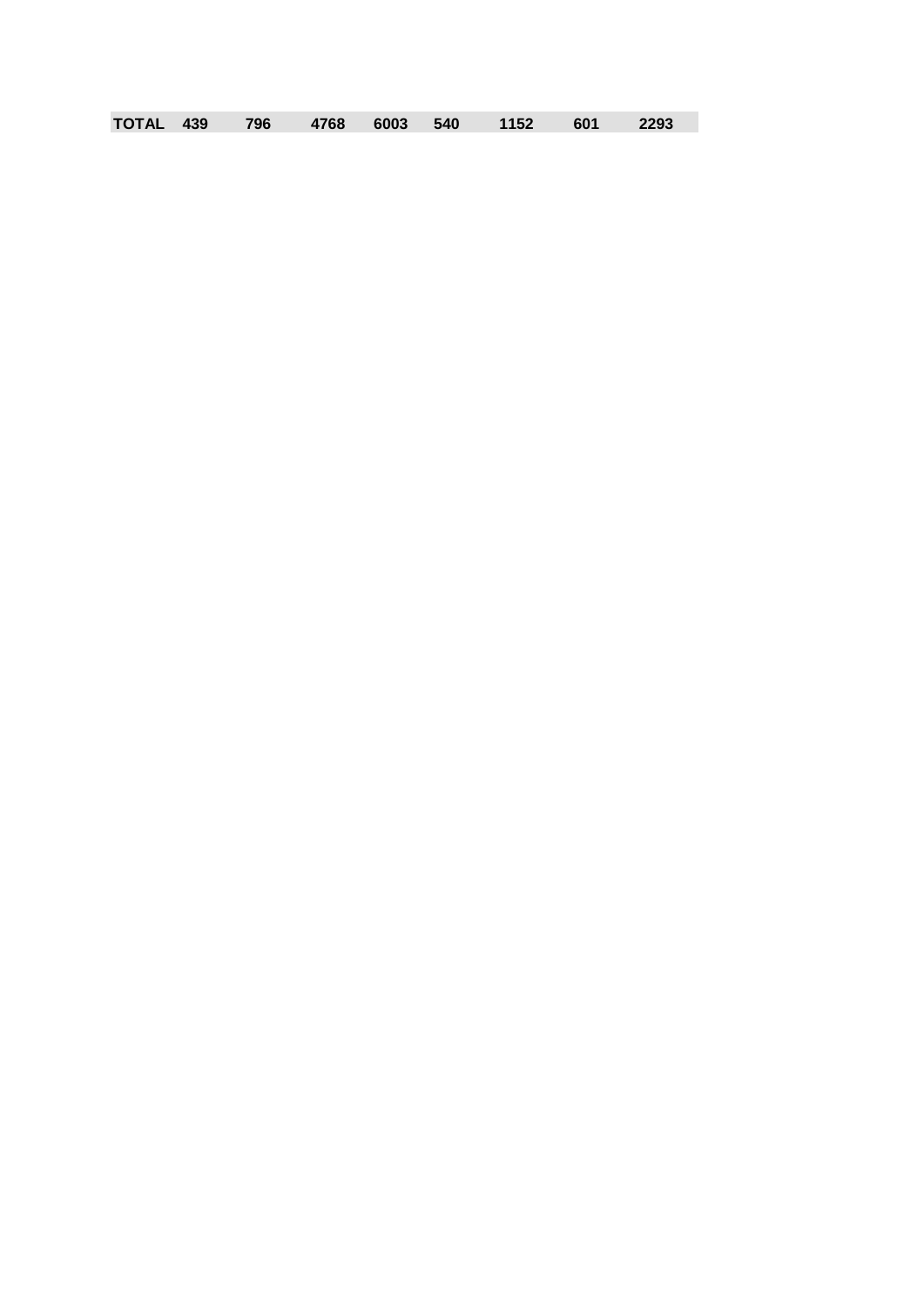### **ANNEX C**

### **REBUTTALS**

## **REBUTTAL – CLARKE REPORT <sup>60</sup>**

In this section we take each of the Report's conclusions (in red) and comment on their accuracy, inaccuracy and/or deficiency (in blue).

We believe that the review failed on two counts:

- 1. To consider the Government's reasons for the forward Base deployment of Australian combat forces to the BAB: regional security commitment and the need to protect Australian assets and personnel against the communist insurgents.
- 2. To apply correctly the criteria for warlike service: "The application of force is authorised to pursue specific military objectives (defence and appropriate ROEs) and there is an expectation of casualties."

#### *1. No operational area was prescribed.*

It is recognised that the Governor General prescribed no operational area. However, the operational area was defined as Butterworth Air Base in all Operational Directives from the FPDA, CGS, Field Force Command and Officer Commanding RAAF Butterworth to the OC RCB.

The RCB's role was obscured to the public for sensitive political reasons (to Malaysia, Singapore and Australia) and was promoted as "for training purposes." **<sup>61</sup>** No publicity was to be sought for RCB's deployments.**<sup>62</sup>** For these reasons service at Butterworth was not declared an active service area under the Defence Act or by notice in the Gazette.**<sup>63</sup>** 

We believe the operational area, BAB should have been prescribed by the GG.

#### 2. *No specific armed enemy threat was present.*

The 2<sup>nd</sup> Emergency 1968-1989 was fought to remove this threat.

The following evidences that the threat existed:

- Malaysian PM, Tunku Abdul Rahman's statement that the nation's number one priority is the elimination of Communist Terrorists. **<sup>64</sup>**
- Chin Peng's stated intention to overthrow the Malaysian Government.

 $60$  2002/2003 Independent Review of Veteran's Entitlements – (Clarke Report).

<sup>&</sup>lt;sup>61</sup> Document: Review of Five Power and ANZUK Arrangements prepared for the Defence Committee dated 16<sup>th</sup> October 1973, paragraph 49 $(E)$ 

<sup>62</sup> Directives: Plan Asbestos files and CDFS Directive to CGS and CAS and Department of Air Organisation Directive 13/73, file 566/2/148, paragraph 15 dated  $20<sup>th</sup>$  August 1973.

<sup>63</sup> Signal: DEFARM Canberra to FIELDFOR Sydney 110355Z Sep1974

 $64$  News item: Sunday Times, Malaysia dated  $14<sup>th</sup>$  July 1974.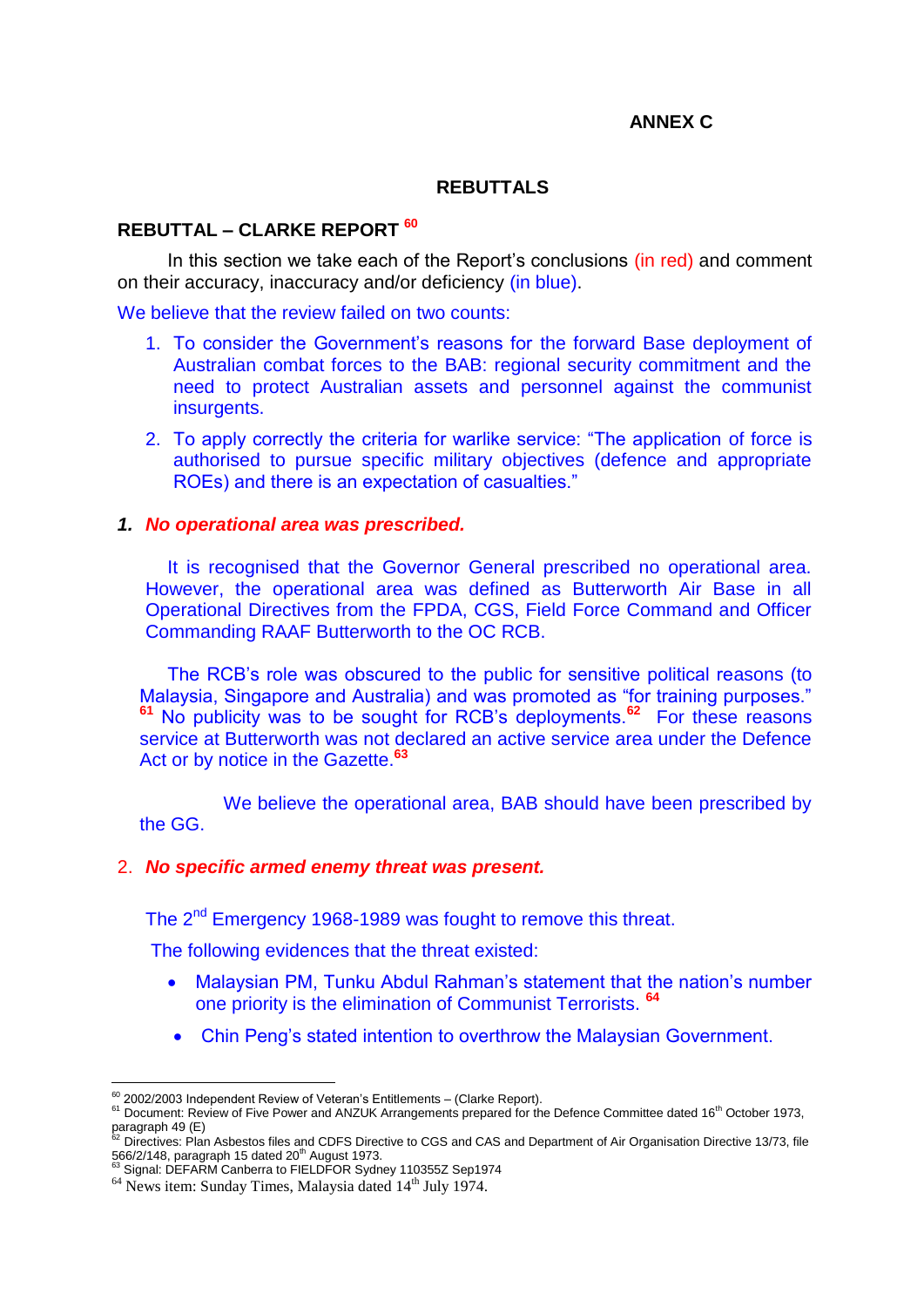- The expansion of the MAF to counter the threat and the incidence of casualties as detailed in the Malaysian Army Book.
- The Australian PM's speech to Parliament 25/02/69.
- The RCB's deployment and its continuance after the withdrawal of the ANZUK Force.
- ANZUK Intelligence Group document 1/1971 the threat to air base Butterworth up to the end of 1972, dated 30/11/71,
- The RAAF's concern that the RCB's absence from the Air Base for training with the MAF, would prejudice BAB security by losing sight of the primary task of the Company. <sup>65</sup> An alternative to replace the RCB with an on call ADG unit from Australia was rejected.

Training with the MAF was not possible because of their commitment to operations against the CTs.

## 3. *There were no rules of engagement to pursue specific military objectives.*

There were specific Rules of Engagement to achieve a specific military objective: "the security of Australian Assets and personnel at BAB" as stated in:

- o Annex A to the CGS's Directive to the Officer Commanding Butterworth **Company**
- o Annex A to the OC RAAF Butterworth Directive to the OC RCB.

### 4. *Although the service occurred overseas, it could equally well have been performed as part of peacetime activities in Australia.*

To suggest RCB service was peacetime in the environment of the  $2<sup>nd</sup>$  Malaysian Emergency, where the MAF were using the BAB for major offensive operational deployments and combat and logistic support is wrong because:

- a. Routine garrison peacetime duties in Australia involve:
	- o No enemy threat,
	- o Patrolling without live ammunition,
	- o No ROE, and
	- o No expectation of casualties.
- b. RCB operational deployment to BAB involved:
	- o An enemy threat,
	- o Armed patrolling,
	- o Active ROEs with authority to shoot to wound, and
	- o An expectation of casualties.

<sup>1</sup> <sup>65</sup> Minute: Chiefs of Staff Committee – Australian Company at Butterworth, dated17th October 1973.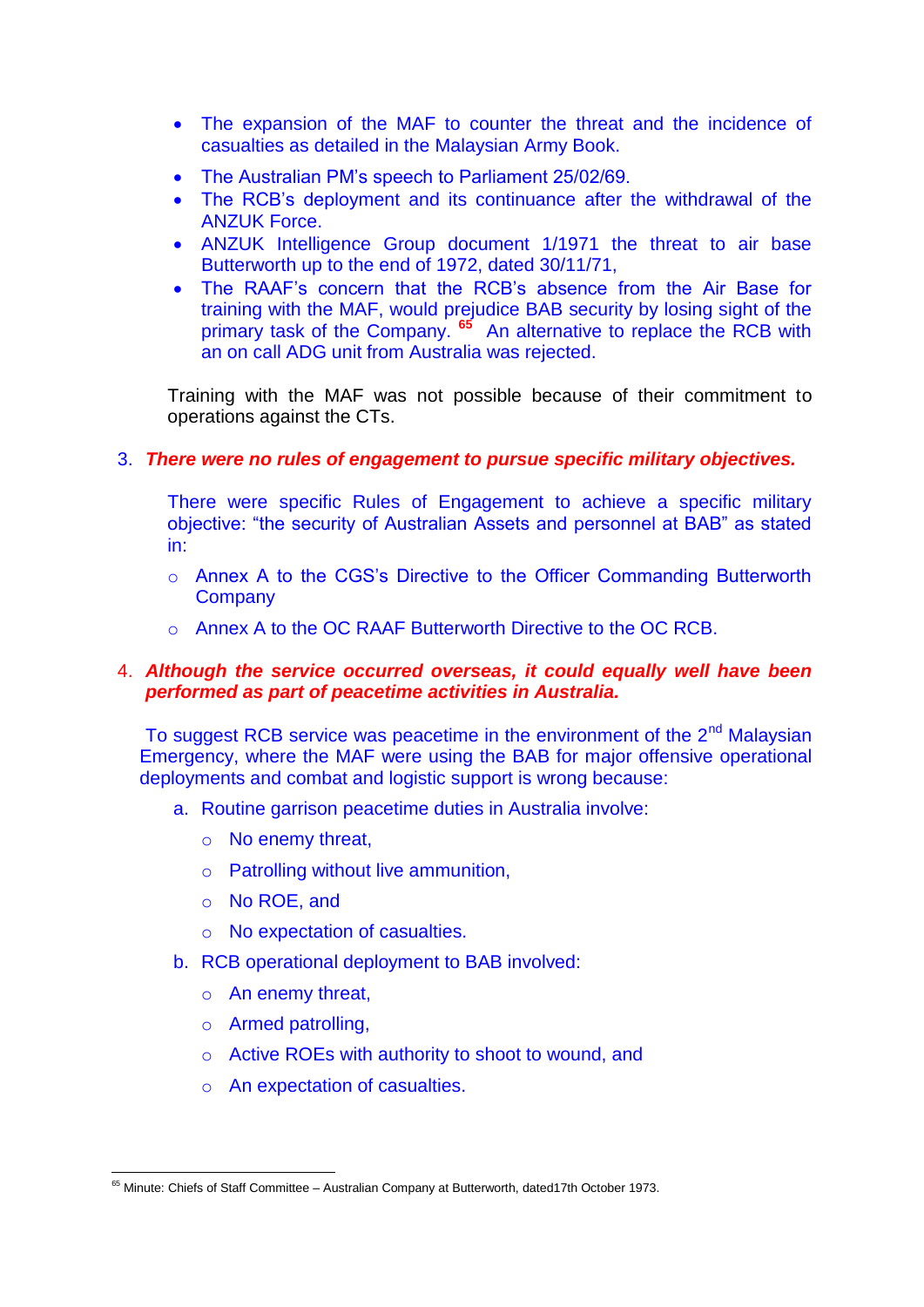*5. Neither warlike nor non-warlike service was rendered in Malaysia or Singapore immediately following the cessation of Confrontation on 11th August 1966, or subsequently in Butterworth under the FPDA or ANZUK. (CD)*

We disagree as detailed above.

**REBUTTAL – Of Statements made by the Minister and the Staff of the Office of the Minister for Veterans' Affairs:**

1. **Letter to Mr Robert Cross from Amanda Miller, Assistant Adviser Office of the Minister for Veterans' Affairs dated 05/09/01 <sup>66</sup>**

### *Comparisons to other areas (Ubon Thailand) in SEA in earlier periods where terrorist insurgencies occurred show a complete misunderstanding of these operations.*

Our comparison is with the threat posed to both the Ubon and the Butterworth Air Bases. We are not aware of any direct attack on either base. Thailand was not at war, however, Malaysia was involved in its 2<sup>nd</sup> Emergency. The RMAF used the base for direct and indirect support operations against its enemy's bases within 100 kilometres of the BAB. The threat against the BAB was real.

### 2. **Letter to Mr Stan Hannaford from Eacham Curry, Assistant Adviser, Office of the Minister for Veterans' Affairs dated 21/01/03**. **67**

*Task limited by the Five Power Defence Agreement (FPDA) to a quick reaction force to provide protection for Australian assets within the perimeter of the RMAF Air Base due to the continued threat of communist terrorism within Malaysia.* 

This statement recognises both the real and primary role of the RCB and the threat. The RCB's primary role was security of Australian assets and personnel:

- *To assist with the protection of Australian personnel, property and shared facilities within the perimeter of Air Base Butterworth.*
- *To assist with the protection and security of Australian Force families within the area of Air Base Butterworth.*
- *To assist in the evacuation of Australian Force families (including those on Penang Island) to the security of Air base Butterworth should the Malaysian authorities be unable to afford them adequate protection."*

A quick reaction force (QRF) in a defence role has counter penetration and/or a counter-attack tasks to block and repel the enemy inside the defended area (BAB) and to regain lost ground/facilities

<u>.</u>

<sup>&</sup>lt;sup>66</sup> Letter: Letter to Mr Robert Cross from Amanda Miller, Assistant Adviser Office of the Minister for Veterans' Affairs dated 05/09/01.

<sup>67</sup> Letter: Letter to Mr Stan Hannaford from Eacham Curry, Assistant Adviser, Office of the Minister for Veterans' Affairs dated 21/01/03.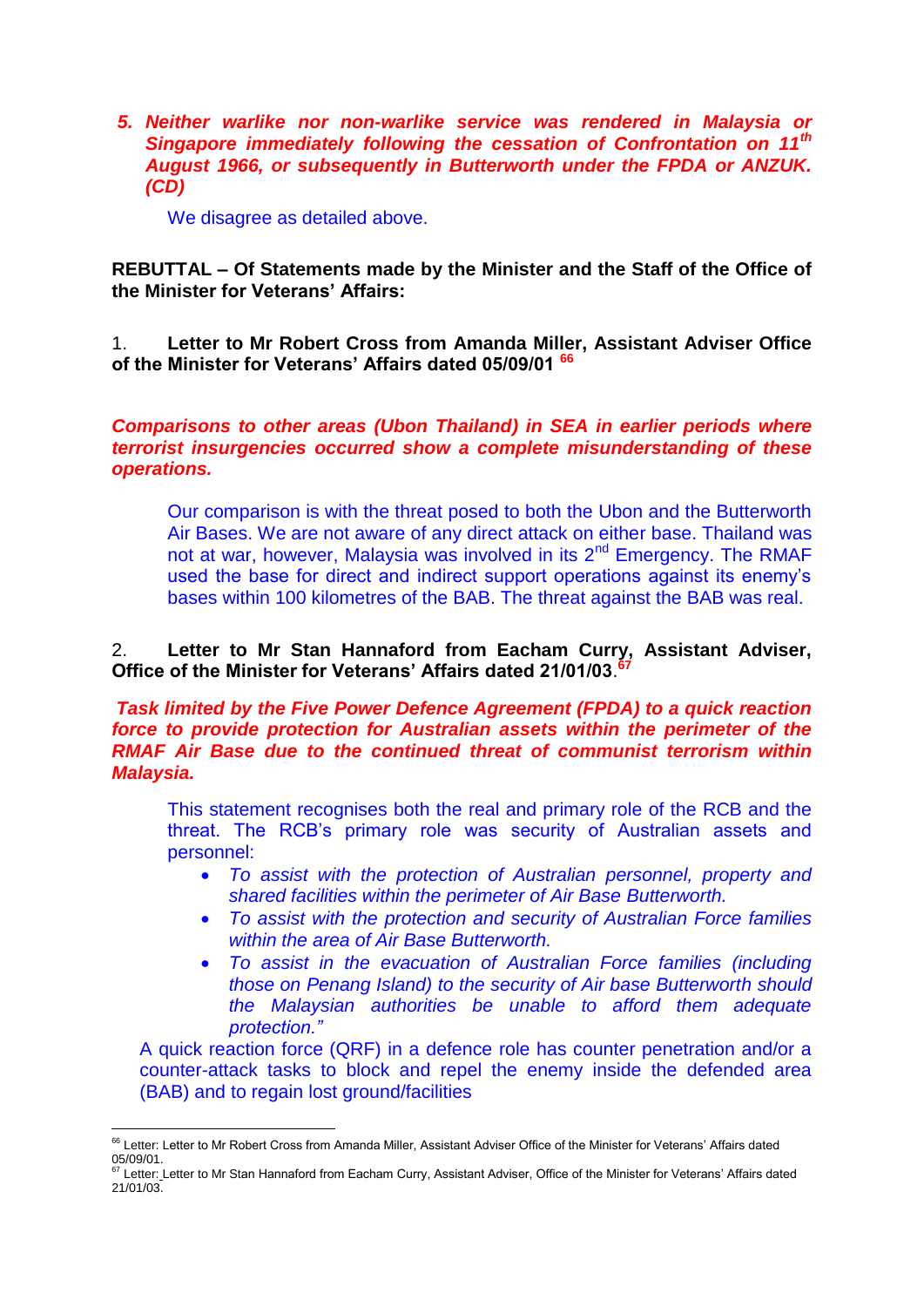### *The task was a routine peacetime objective.*

To suggest RCB service was peacetime in the environment of the  $2<sup>nd</sup>$  Malaysian Emergency, where the MAF were using the BAB for major offensive operational deployments and combat and logistic support is wrong because:

- a. Routine garrison peacetime duties in Australia involve:
	- o No enemy threat,
	- o Patrolling without live ammunition,
	- o No ROE, and
	- o No expectation of casualties.
- b. RCB operational deployment to BAB involved:
	- o An enemy threat,
	- o Armed patrolling,
	- o Active ROE, and
	- o An expectation of casualties.

### *Although there may have been a CT threat to Malaysia there was no serious threat to undermine its Government and political system.*

The 2<sup>nd</sup> Emergency 1968-1989 was fought to remove this threat.

The following evidences that the threat existed:

- Malaysian PM, Tunku Abdul Rahman's statement of the CPM/CTO being the greatest threat to Malaysia's security.
- Chin Peng's stated intention to overthrow the Malaysian Government.
- The expansion of the MAF to counter the threat and the incidence of casualties as detailed in the Malaysian Army Book.
- The Australian PM's speech to Parliament 25/02/69.
- The RCB's deployment and its continuance after the withdrawal of the ANZUK Force.
- ANZUK Intelligence Group document 1/1971 the threat to air base Butterworth up to the end of 1972, dated 30/11/71, and
- The RAAF's concern that the RCB's absence from the Air Base for training with the MAF would prejudice BAB security by losing sight of the primary task of the Company. An alternative to replace the RCB with an on call ADG unit from Australia was rejected.

#### *The ROE was defensive only.*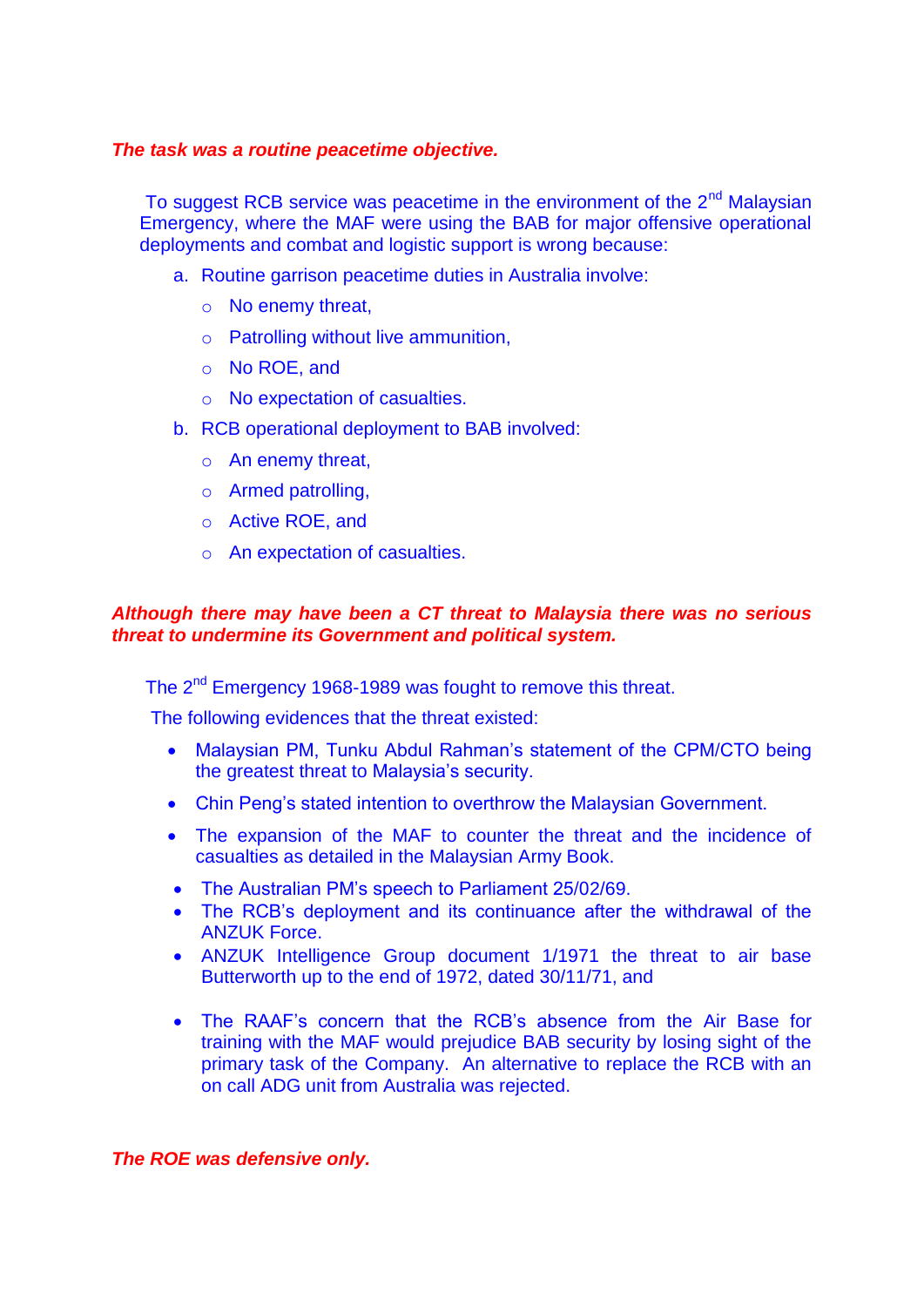There were specific Rules of Engagement to achieve a specific military objective: "the security of Australian Assets and personnel at BAB" as stated in:

- o Annex A to the CGS's Directive to the Officer Commanding Butterworth Company, and
- o Annex A to the OC RAAF Butterworth Directive to the OC RCB.

### *Under these conditions no reasonable claim can be made that service in Butterworth since 1966 could be considered more than non-warlike service.*

We believe this submission to be reasonable claim because it meets Cabinet's objective criteria for warlike service, as follows:

"Warlike Service' under VEA as defined in S 5C (1) is service of a kind determined by the Minister of Defence to be warlike. Cabinet agreed that warlike services refer to those military activities where the application of force is authorised to pursue specific military objectives, and there is an expectation of casualties.

These operations encompass but are not limited to:

- A state of declared war. *(Malaysia, the host nation (and owner of the BAB) was heavily involved in its 2nd Emergency).*
- Conventional combat operations against an armed adversary, *(Combat operations also include defensive operations)*, and
- Peace enforcement operations that are military operations in support of diplomatic efforts et al (see p238 para 10.9)"

*Considering the above, and given that the RCB did not have active ROE, was not authorised to pursue CTs or conduct operations outside the RMAF base and existed to provide security to AS assets only, warlike service is not considered as having been rendered.* 

We contend that RCB's service was war like because of:

- The RCB's role. Under the Five Power Defence Agreement, the RCB was to protect Australian assets (co-located with the MAF at their owned BAB) in an environment where Malaysia was heavily involved in its  $2<sup>nd</sup>$ Emergency against the MCP/CTO.
- The Threat. The MAF used the BAB for its offensive actions (air support, troop deployments and logistic support of its forces) against the enemy. Therefore, the BAB was a target for the enemy and by our association a threat to our forces.
- The Nature of the Operations Required. RCB operations were of a military defensive nature requiring quick reaction forces to counter enemy penetrations and to counter-attack. The application of force was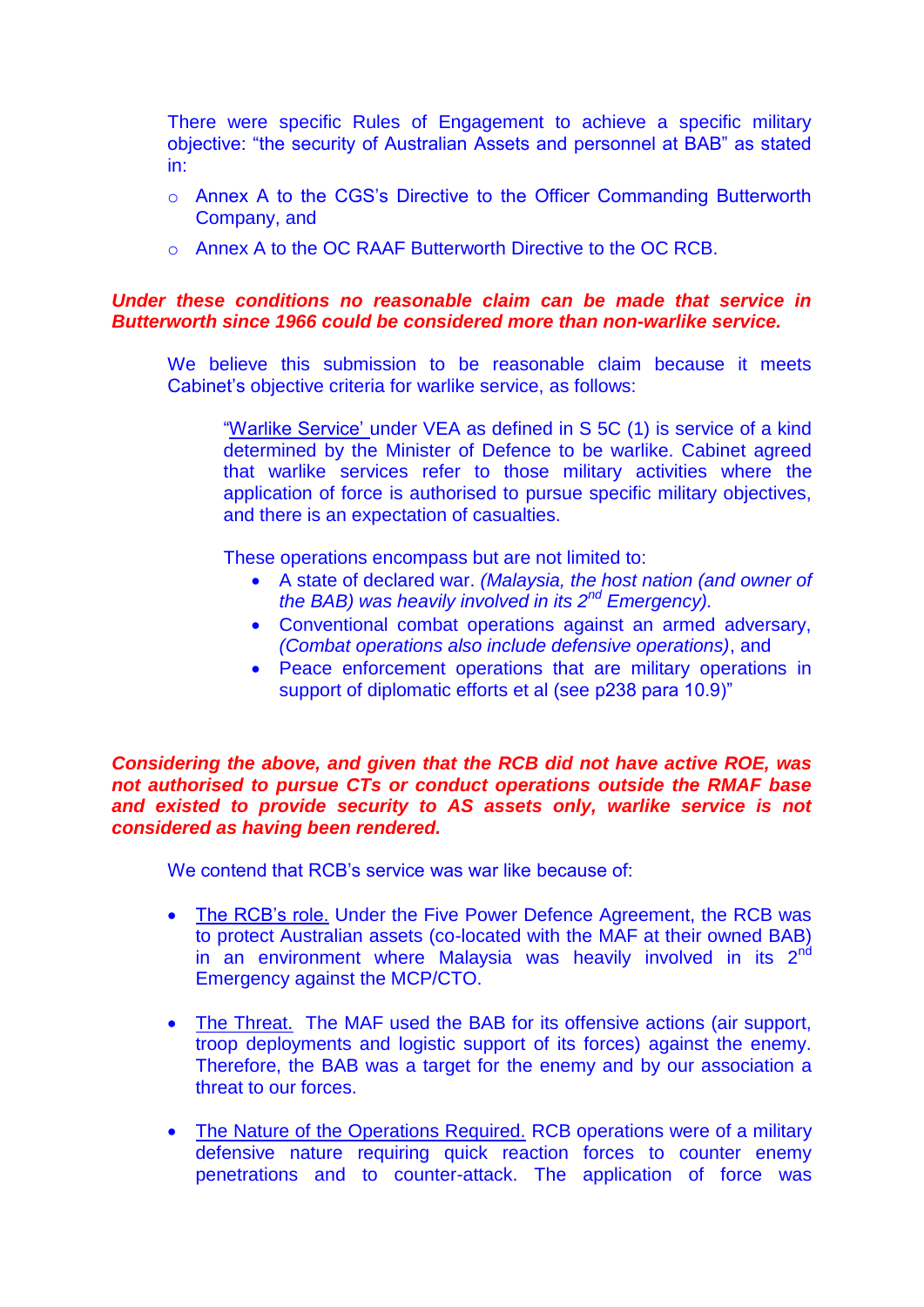authorised through the carriage of live ammunition with weapons armed and specific rules of engagement issued and applied.

• The real expectation of casualties in this environment.

### *Considering the conditions surrounding Butterworth service, the award of the ASM is considered appropriate recognition.*

The ASM awarded in April 2001 recognised BAB as non-warlike peacetime service, however, our claim as detailed in this submission is for warlike service.

*From 1966, after the Indonesian Confrontation conditions at Butterworth became rather benign with long term posted personnel being accompanied by their families. Had service in Malaysia during this period been warlike, Australia would not have put families or other innocent civilians in such danger, particularly having children attend schools away from the Base and establishing off-base MQs in areas such as Penang Island.* 

This was no different to the circumstance during the First Emergency and Confrontation where families accompanied the Australian forces and lived in Butterworth, Penang and Malacca.

Detailed contingency plans existed for the protection and evacuation of families if necessary.

### **3. Letter to Mr Robert Cross from The Hon De-Anne Kelly BE MP, Assistant Minister for Veterans' Affairs dated 05/10/05 <sup>68</sup>**

### *The RCB was not established under any agreement with the Malaysian Government to conduct offensive operations against CTs. It was established purely to provide protection for Australian assets within the perimeter of the Butterworth Air Base as a quick reaction force to meet any CT threat to the Base.*

This is accepted, however, we maintain as detailed in this submission this was warlike services due to the RCB's operational protection (defence) role and the existing threat.

*Research of the histories of those units involved in the RCB rotations (including commander's diaries), advice from the AHU, and research at the AWM was also carried out. As a result of the follow-on review the ASM with* 

<sup>&</sup>lt;sup>68</sup> Letter: Letter to Mr Robert Cross from The Hon De-Anne Kelly BE MP, Assistant Minister for Veterans' Affairs dated 05/10/05.